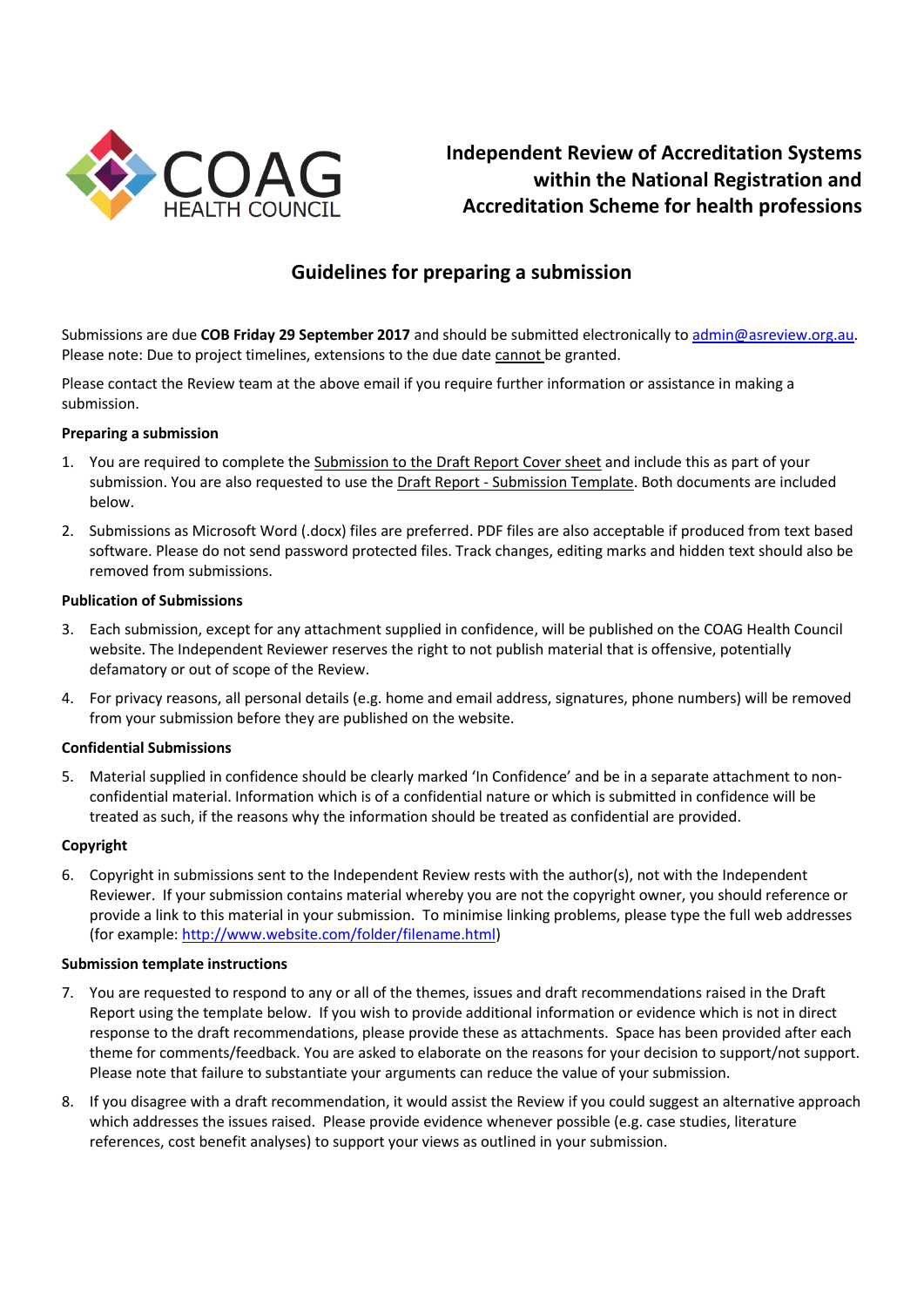

# **Submission to the Draft Report**

*Cover Sheet*

*Please complete all fields* 

**First Name: Caroline**

**Surname: Watkin**

**Individual or organisational submission:** Organisation

**Organisation (if relevant):** Health Professions Accreditation Collaborative Forum

**Position in organisation: Forum Secretariat**

**Email: caroline. watkin@amc.org.au**

**Preferred contact number: 0400-546-765**

*Please select one of the following:*

 $\boxtimes$  This is a public submission. It does **not** contain 'in confidence' material in the main submission or its attachments and can be placed on the COAG Health Council website.

This submission contains **some** 'in confidence' material which has been attached as a separate file to the main submission, and is not to be placed on the COAG Health Council website.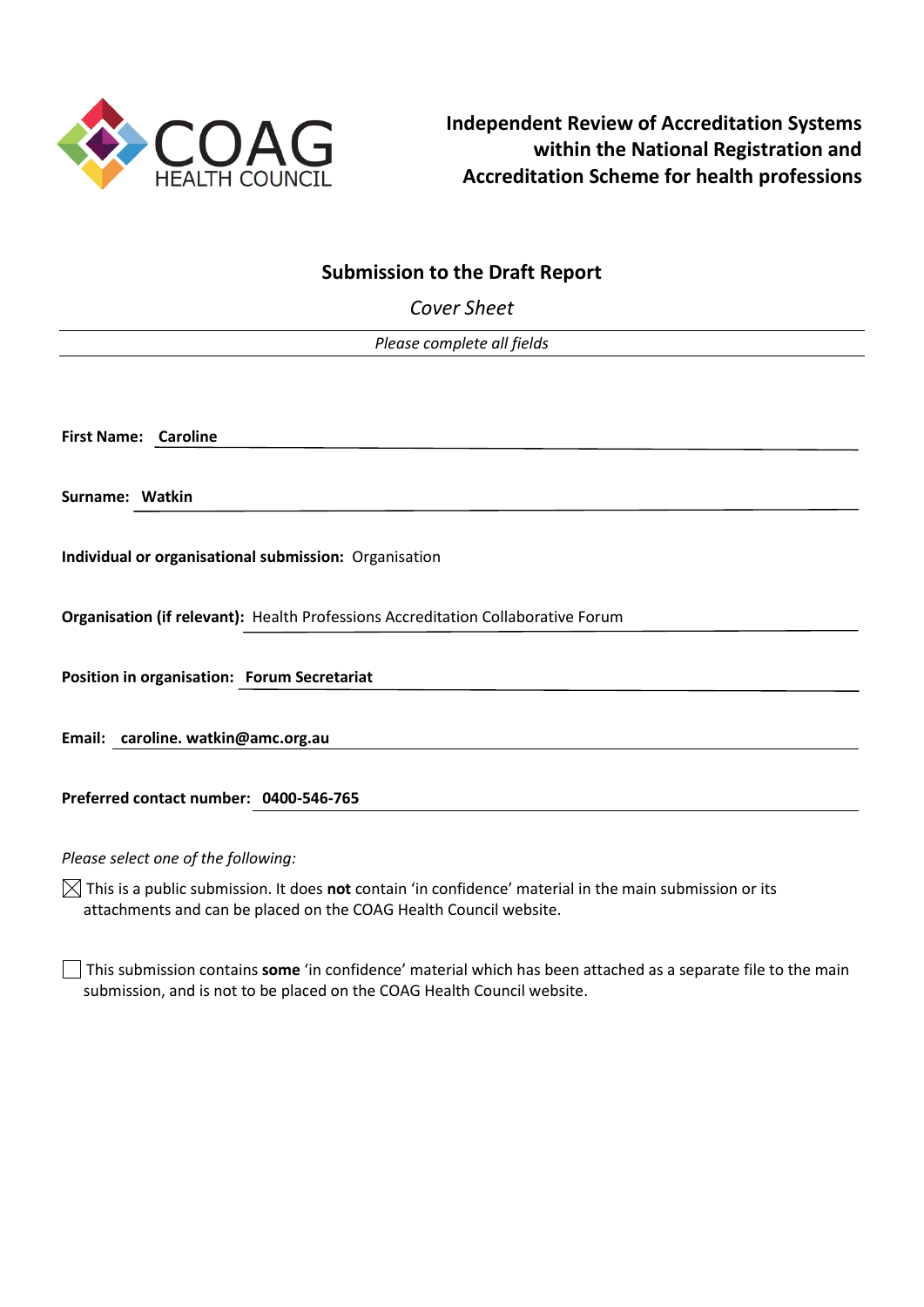# Review of Accreditation Systems within the National Registration and Accreditation Scheme

# Draft Report - Submission Template

# Funding the accreditation system

The Review has examined opportunities to improve transparency and accountability, minimise duplication and reduce costs through greater efficiency and effectiveness. In doing so, it has undertaken a financial assessment of the accreditation system, including the fees charges by accreditation authorities as well as the expenditure they incur in the exercise of their functions. It has also undertaken a consideration of the fees and costs of other like systems.

There are many complexities involved in comparing the cost of accreditation across jurisdictions (both in Australia and overseas) due to the differing nature of health practitioner registration schemes and accreditation arrangements, intersections with other parts of public systems and different funding methodologies. Despite these differences, the Review has concluded that:

- There are elements within comparator international regulatory systems which can inform improvements in Australia and they need to be addressed in a continuous cycle of improvement and review.
- Assessment of the cost effectiveness of the National Scheme can only be achieved once there is a consistent and transparent funding and accounting framework.

The Review is recommending the adoption of consistent accrual accounting and business standards and the development of a single set of funding principles to guide the setting of fees and charges for accreditation and the application of a transparent cost recovery policy and methodology. The Commonwealth's model of public Cost Recovery Implementation Statements should also be employed when levies and charges for accreditation activities are to be set.

*Specific draft recommendations are 1, 2 and 3 in the Draft Report.*

# *Response –* You are invited to respond to the general directions proposed in Chapter 3 of the Draft Report and any or all of the specific recommendations.

# **About the Health Professions Accreditation Collaborative Forum**

The Health Professions Accreditation Collaborative Forum ('the Forum') is a self-funded coalition of the accreditation entities of the regulated professions. Each of these entities is appointed under the Health Practitioner Regulation National Law Act 2009 ('the National Law') as the accreditation authority for the relevant profession-specific National Board and is part of the National Registration and Accreditation Scheme ('NRAS', or 'the Scheme').

The Forum comprises:

- Aboriginal and Torres Strait Islander Health Practice Accreditation Committee (ATSIHPAC)
- Australian Dental Council (ADC)
- Australian Medical Council (AMC)
- Australian Nursing and Midwifery Accreditation Council (ANMAC)
- Australian Pharmacy Council (APC)
- Australian Physiotherapy Council Ltd (APhysioC)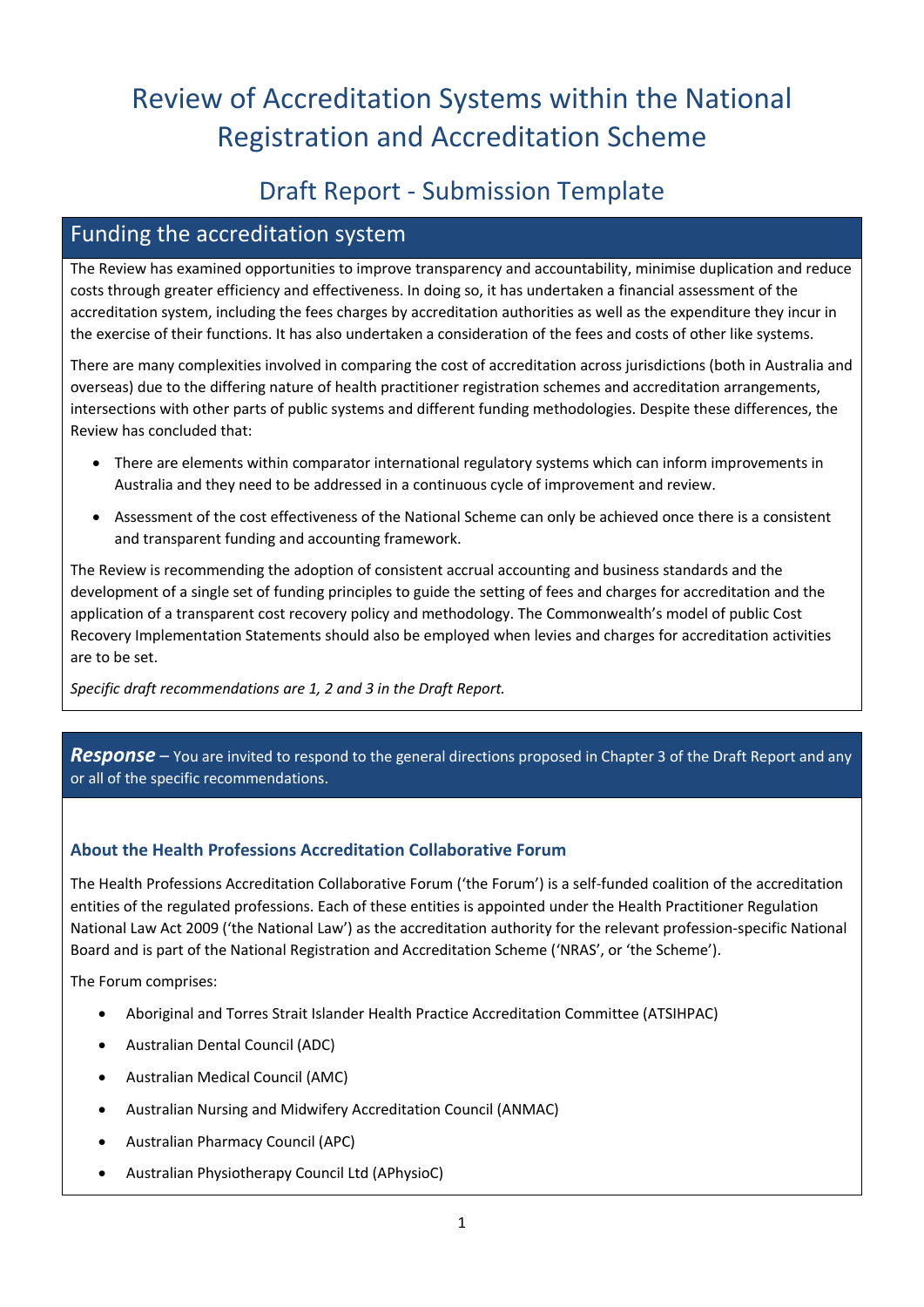*Response –* You are invited to respond to the general directions proposed in Chapter 3 of the Draft Report and any or all of the specific recommendations.

- Australian Psychology Accreditation Council (APAC)
- Australasian Osteopathic Accreditation Council (AOAC)
- Australian and New Zealand Podiatry Accreditation Council (ANZPAC)
- Chinese Medicine Accreditation Committee (CMEA)
- Council on Chiropractic Education Australasia (CCEA)
- Medical Radiation Practice Accreditation Committee (MRPAC)
- Occupational Therapy Council (Australia and New Zealand) Ltd (OTC)
- Optometry Council of Australia and New Zealand (OCANZ)

A submission made by the Forum constitutes the shared response of the Forum members. Each member Council may make a separate submission. It is not possible to represent the views of each Council on each and every matter raised in the questions posed, and a Council may address specific matters in its own submission in more depth.

The three Committees in the Forum, the Aboriginal and Torres Strait Islander Health Practice Accreditation Committee, the Chinese Medicine Accreditation Committee, and the Medical Radiation Practice Accreditation Committee will not be submitting their views to the Review in this document, but rather in conjunction with their respective national boards.

### **Introduction**

Australia does well in international comparisons on a number of health metrics. Premature death rates continue to decline. In the Lancet study on global burden of disease published in early September<sup>1</sup>, Australia found itself in the top decile of scores on the health-related sustainable development goals index along with Nordic countries, the UK, a subset of western European countries, Singapore, Canada, and Israel.

On the other hand, there are significant challenges facing the health system. Chronic illness is replacing early death as a cause of lost years of healthy life, including health loss from diabetes, Alzheimer's disease, and osteoarthritis. Australia also faces significant challenges of varying health outcomes based on location, economic inequality and health workforce distribution.

The Forum agrees with the Review that accreditation has an important role to play in meeting these challenges. It can do so by ensuring that Australian health education system is sound, and that standards of education for NRAS professions remain high. Accreditation is part of a network of interlocking regulatory, education and health care systems that support the delivery of health outcomes, and it has proven to be a flexible and responsive component of the NRAS scheme since its inception in 2010.

### **The Review**

The Forum appreciates the opportunity to contribute this submission to the Independent Review of Accreditation Systems within the National Registration and Accreditation Scheme for health professions ('the Review'). The Forum also has also appreciated the opportunities it has had to discuss accreditation reform with the Review authors, and the willingness of the authors to listen and debate the merits of different points of view.

The Forum considers that the Report sheds light on a number of important issues and has given a wide range of stakeholders an opportunity to express their opinions about the state of NRAS accreditation. Several of the issues raised are in areas where the Forum also believes improvements can be made, such as funding principles, common terminology, and interprofessional education. The Forum also agrees with the Review that the paucity of guidance to the governance bodies in the National Scheme on health workforce and system priorities is a key issue; this was also raised in the 2014 Review of NRAS. The Draft Report however does not adequately document what is working well in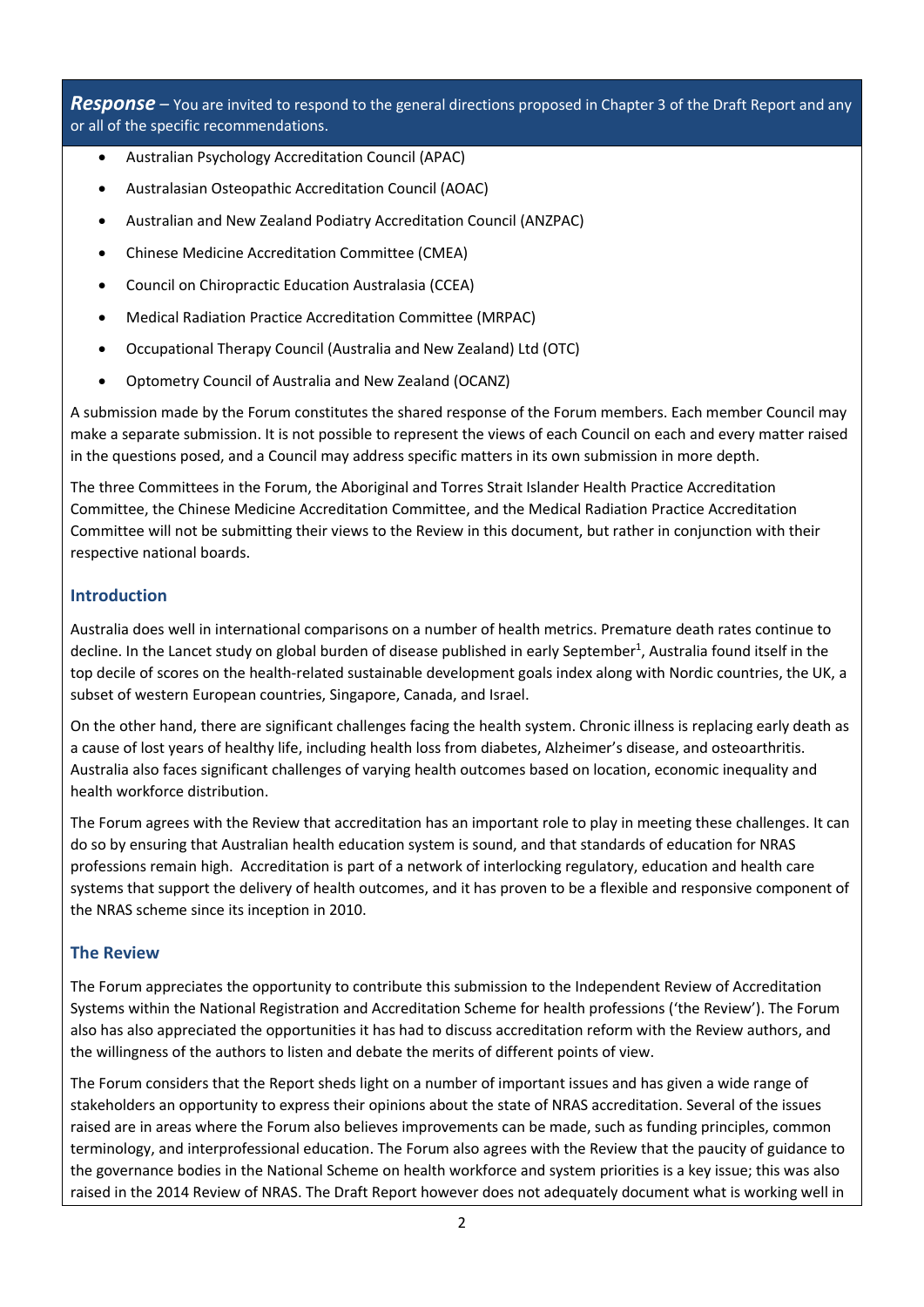*Response –* You are invited to respond to the general directions proposed in Chapter 3 of the Draft Report and any or all of the specific recommendations.

accreditation or where expertise lies, despite the many examples provided by Forum members to the reviewers. It does not rely sufficiently on evidence for its key recommendations. It proposes an added layer of bureaucracy which will likely lead to increased costs, without a full business case as to why enhancement of existing mechanisms would not deliver a better outcome without introducing the risk of an untested model. The aim of this submission is to provide the evidence to support this analysis.

### **Funding of accreditation**

In the Forum's earlier submission to the Review, the Forum set out some of the principles that it considers underpin the funding of accreditation, including the user pays principle, user-beneficiary alignment, and the balance between service and regulation in accreditation. The Forum also stated that a degree of pricing flexibility in accreditation fees is desirable, given the different configurations and scales of accredited professions. The Forum agrees that funding of accreditation should be fair, transparent and sufficient for the tasks, and supports the development of funding principles to guide boards, education providers and accreditation authorities in this regard.

Forum members have also worked with National Boards and AHPRA to promote accountability through regular reporting by accreditation authorities against the Quality Framework. The costing work of the ALG has brought a high standard of consistency and transparency to accreditation cost accounting, and the Forum is currently working to enhance this work to include activity data in the form of an accreditation balanced scorecard. The Forum regards the Review's recommendation concerning the provision of activity information and financial data as a natural complement to this work and supports the recommendation.

However the Forum expresses reservations regarding the recommendation which relates to the proposed use of Cost Recovery Implementation Statements (CRIS). The use of this document is governed by Commonwealth Cost Recovery Guidelines (CRG), which specify elaborate procedures (including 24 processes, 14 outputs and 9 requirements) for Australian Government entities charging the non-government sector some or all of the costs of a specific government activity. Whereas in the case of the Commonwealth government these processes often relate to income streams in the order of millions of dollars per annum, in the case of accreditation they would be applied to organisations with annual cost recovery amounts as low as \$20K to \$30K. The Forum considers that mandating the use of these regulations from another sector with different operating requirements would be pose an unreasonable burden.

The Forum considers that the development of funding principles described above should include the development of fit-for-purpose cost recovery implementation processes which are consistent with the scale of the accreditation authority and with legislation governing the not-for-profit sector. This legislation sets out the standards a registered entity will need to comply with, depending on its particular circumstances, such as size, sources of funding, the nature of activities and the needs of the public.

#### **PSA cost estimates**

The Forum objects to the repetition, without supporting evidence, of the UK Professional Standards Authority (PSA) assertion in the text of the draft Report that accreditation costs in Australia are three times as high as they are in the UK (p26). The PhillipsKPA report 'Professional Accreditation: Mapping the Territory' released on 4th September 2017 states, "AHPRA published a paper on the costs of accreditation in NRAS to clarify issues with the PSA study and present a more accurate analysis of costs"<sup>2</sup>. The Review misses the opportunity to clear this matter up, claiming lack of comparable figures (p27), when the real problem is the egregious and simply traceable accounting error in the PSA paper.

It is also disappointing that the Review acknowledges it could not have done its work satisfactorily without the ALG costing figures, but implies a problem with those figures by quoting non-material inconsistencies in the reporting of accreditation costs by various sources (p31). The Forum considers that gaining a complete picture of NRAS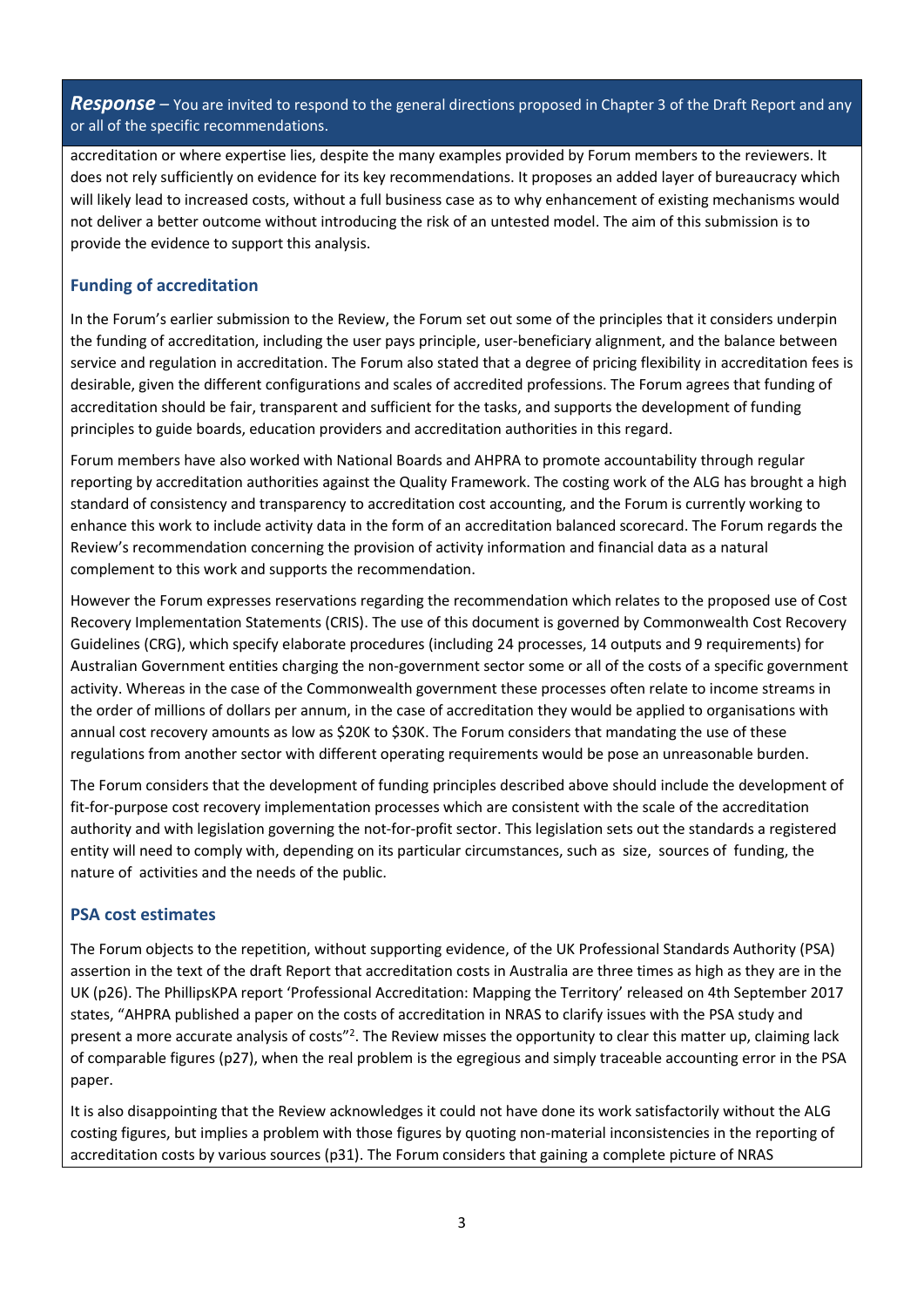*Response –* You are invited to respond to the general directions proposed in Chapter 3 of the Draft Report and any or all of the specific recommendations.

accreditation costs would be facilitated if registration boards and AHPRA could add their accounting of accreditationrelated activities to those already provided by the ALG.

Accreditation of NRAS health profession programs of study cost \$10.9M in 2015/16. This was less than 6% of AHPRA's total expenditure in the equivalent period, and provided the resources for the accreditation of 746 programs across 338 providers. International benchmarking by the AMC found medical accreditation costs to be 38% lower than the UK. According to a Forum analysis based on the ALG costing figures, the statistically confirmed cost drivers of NRAS accreditation were scale and the amount of work to be done, which together explained 75% of variation in costs<sup>3</sup>. The Forum considers this is solid evidence of NRAS accreditation efficiency, and requests that that the Review include these additional facts in its final report.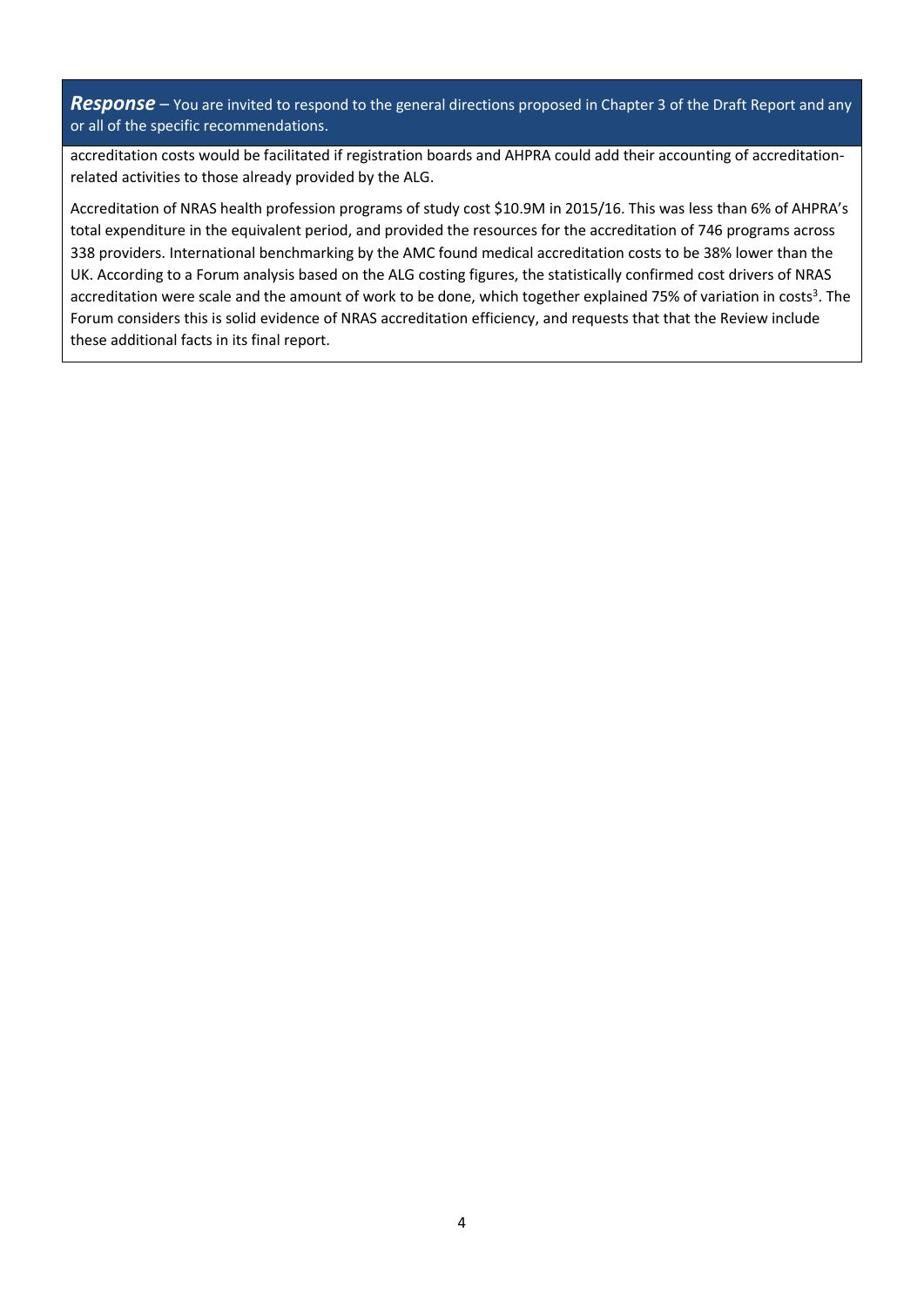# Improving efficiency

The accreditation system requires sound and fit-for-purpose processes which are designed to reduce complexity and unnecessary duplication, increase clarity and transparency and reduce cost within the system. Each step of an accreditation process has direct resource implications for both education providers and accreditation authorities (and indirect cost implications for students, practitioners and consumers). Greater commonality in accreditation standards, terminology, assessment processes and reporting requirements across the professions, as recommended by this Review, should create opportunities for greater efficiency and effectiveness in the accreditation of education programs and providers.

There are also opportunities to streamline processes that currently overlap with regulators who operate outside the National Scheme. While the education sector regulatory authorities, the Tertiary Quality Standards Agency (TEQSA) and the Australian Skills Quality Authority (ASQA), have different overarching purposes and foci for accreditation, their underlying domains and processes are largely the same and intersect with National Scheme regulators at the point of health education. Clarification and separation of roles and responsibilities should further reduce duplication, costs and administrative burdens.

*Specific draft recommendations are 4 and 5 in the Draft Report.*

*Response –* You are invited to respond to the general directions proposed in Chapter 4 of the Draft Report and any or all of the specific recommendations.

#### **Efficiency of the accreditation process**

The Draft Report puts considerable emphasis on inconsistency or duplication in accreditation standards and processes, without quantifying the impact of these inefficiencies on accreditation authorities or education providers or the costs of changes. The Draft Report states that "Overall, the Review is confident the governance reforms proposed under this option… will result in significant reductions in costs and burdens… Quantification of this, however, can only occur as the precise elements of the new accreditation model are developed." (p131) In the Forum's view the failure to quantify these benefits at this advanced stage of the Review reduces the credibility of some of the Review's assertions regarding accreditation inefficiency.

Relying on qualitative arguments can be misleading. For example, the Forum considers that the area of regulatory overlap with TEQSA and ASQA is much smaller than the one implied in the Draft Report. TEQSA has consistently indicated in discussions with Forum members that it also believes this to be the case. The overlap in standards quoted in the Draft Report in many instances refers to different processes occurring at university and faculty level. Similar conclusions have emerged from discussions with ASQA.

Some differences in standards are appropriate and are due to customisation and responsiveness to needs of the education of a particular profession. In particular, accreditation authorities consult on accreditation standards to ensure appropriate professional and stakeholder input. The consultation process also has another goal – to promote buy-in and ownership by stakeholders such as professions, education providers and consumers, as standards cannot be effective without commitment and support. The Forum is concerned that a 'standards template'might lead to a least common denominator approach that is not consistent with the objectives of the National Scheme.

Similar concerns are raised about recommendations for entirely consistent assessment processes, procedures and timeframes. Education providers offer programs of study of varying length, have numbers of students or trainees that range from tens to thousands, across one or many locations, with differing risk profiles, for example. Prescribing the same approach for all processes, procedures and timeframes would seem to be at odds with the Review's interest in using risk-based approaches to improve efficiency.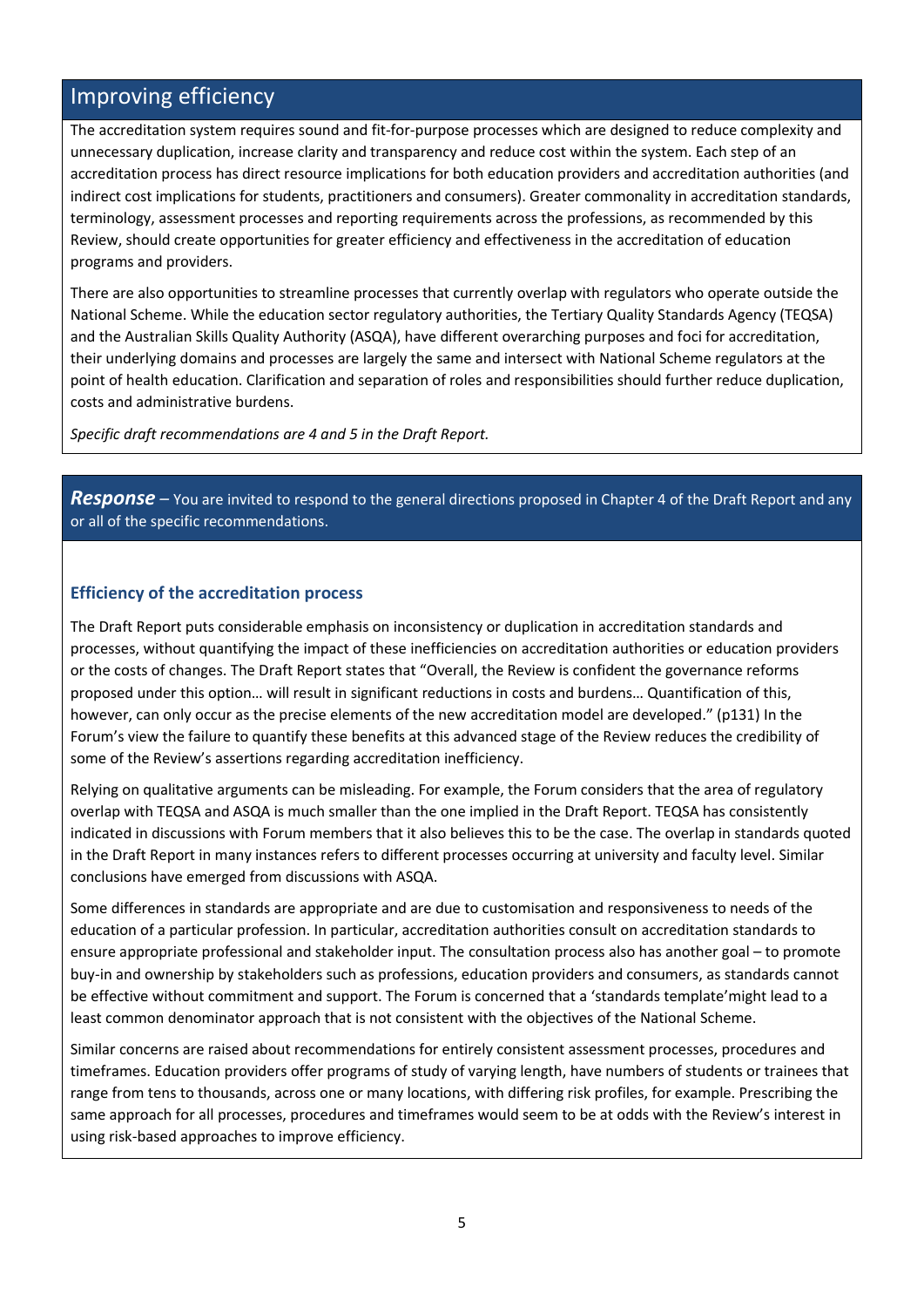*Response –* You are invited to respond to the general directions proposed in Chapter 4 of the Draft Report and any or all of the specific recommendations.

The Forum strategic action plan includes work on efficiency (one of the Forum's main focuses, along with public safety, leadership and innovation). This work includes projects on shared terminology, data collection and reporting, training materials and definitions of major change in a program of study. In this work the Forum follows the principles that consistency is desirable where there is evidence of best practice, where it is likely to lead to greater transparency and understanding of accreditation processes, and where alignment will create greater impact because processes, materials or terminology are used more frequently. For example, in the Forum's work on standardised terminology, usage frequency is a criterion for assessing benefit from standardisation. The Forum has also attached importance to data collection and reporting, and agrees with the Review that a common reporting framework could deliver value. However risk indicators need to be statistically tested for validity, and there is currently not enough data to this data to assess which risk indicators have broader application across professions.

#### **Quality and performance of assessment panels**

With regard to recommendations for assessment panels, accreditation authorities have developed networks for sharing expertise, training materials and practices. The Forum supports team members who have skills required for a variety of teams, such as health consumer members and health facility managers, working across professions if desired. However the Forum questions what additional value would flow from a common register of experts, given teams must have at their core subject matter experts - members of the profession and people with educational expertise – who are most likely to want to engage in accreditation assessments where they can use that expertise.

For accreditation to work as a quality improvement and peer review process, success is based on the selection of a team with appropriate skills and knowledge for accreditation assignments based on the specific programs or provider being reviewed. Each accreditation authority is seeking to adjust elements such as team composition, team training, and remuneration to support the peer review model for that profession, and the Forum is concerned that regulations which are too prescriptive about how this takes place weaken the model.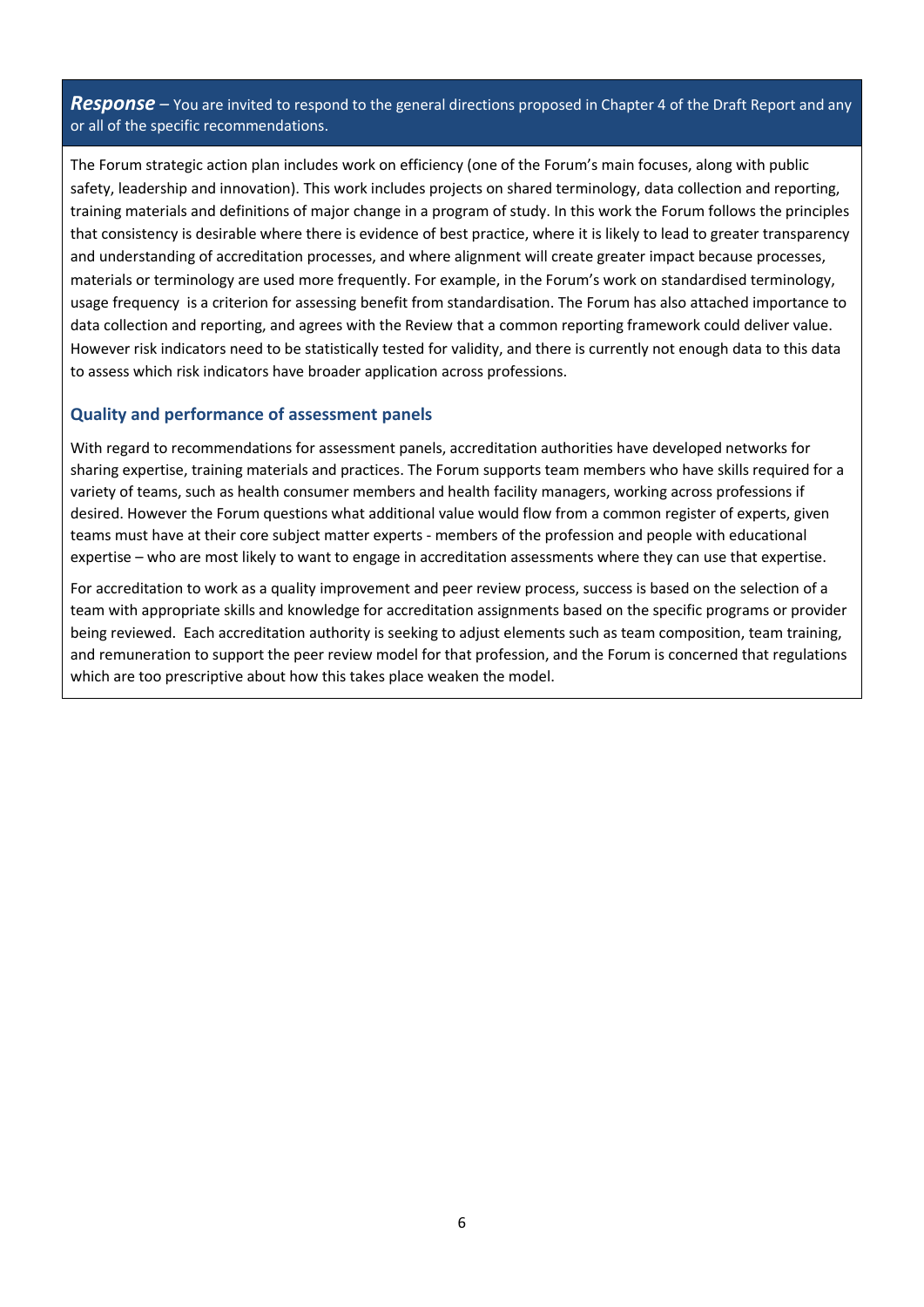# Relevance and responsiveness

The health education system is critical in delivering a health workforce that is responsive to emerging health and social care issues and priorities. Education providers are guided by accreditation standards and competency standards in designing contemporary programs of study. The Review has explored the constraints created by the existing accreditation regulatory system, together with opportunities to deliver relevant and responsive health education programs which align with the National Law objectives. The Review has identified a number of key enablers:

- Adoption of outcome-based approaches for accreditation standards.
- Encouragement of innovative use of technological and pedagogical advances such as simulation-based education and training in the delivery of programs of study and a common, cross-professional approach to the inclusion of interprofessional education as a mandatory requirement in all accreditation standards.
- A requirement that clinical placements to occur in a variety of settings, geographical locations and communities, with a focus on emerging workforce priorities and service reform.
- Adoption of a common approach to the development of domains and learning outcomes for competency standards for professions that ensures relevance to contemporary health care needs.

The Review has also explored the issue of what 'work ready' means. Clarification is required on the differences between the normal induction, support, orientation and mentoring provided by employers to assist new graduates and requirements set by National Boards that restrict the attainment of general registration on first entry into the workforce. Accordingly, the Review is proposing the need for clearer demonstration of the need for supervised practice requirements and national examinations.

*Specific draft recommendations are 6 to 11 in the Draft Report.*

**Response** – You are invited to respond to the general directions proposed in Chapter 5 of the Draft Report and any or all of the specific recommendations.

### **Relevance and responsiveness enablers**

The Forum agrees that education providers are guided by accreditation standards and competency standards in designing contemporary programs of study, but providers are also innovating in order to make their programs attractive in a competitive market and to reflect their own pedagogic research and strengths. Developments in scenario or simulation based training for example did not develop from changes in accreditation standards. It is important that standards encourage innovation in a way that does not limit them to a specific approach which will quickly become outdated. One of the ways that standards can do this is by retaining an outcomes focus.

On the other hand, Forum members are not aware of set of standards in Australia or comparator countries that are wholly or largely outcome-based. This is because input- or process-based standards, deployed in a non-prescriptive manner, are a critical component of assuring quality in the delivery of programs. The Review seems to tacitly acknowledge this by making recommendations in areas that could be described as process or input-based, such as simulation based education and training (SBET) and interprofessional education (IPE), and clinical placements. The Forum's approach on these issues is reflected in the views put in our earlier submission:

- On SBET: "The Forum sees its role as promoting discussions regarding the best mix of approaches to meet an educational goal, and ensuring that education providers are able to review and evaluate their educational practices to ensure that the appropriate teaching and learning approach is chosen. Key topics in these discussions revolve around appropriate uses of simulation, as well as deployment issues such as curricular integration, distribution of simulation training over time, outcome measurement, and strategies that promote the transfer of learning from simulation to clinical practice."
- On IPE: "As interprofessional education itself also continues to develop and evolve, the Forum members have agreed to adopt the Forum IPE statement and the IPE competencies as reference material and recognise that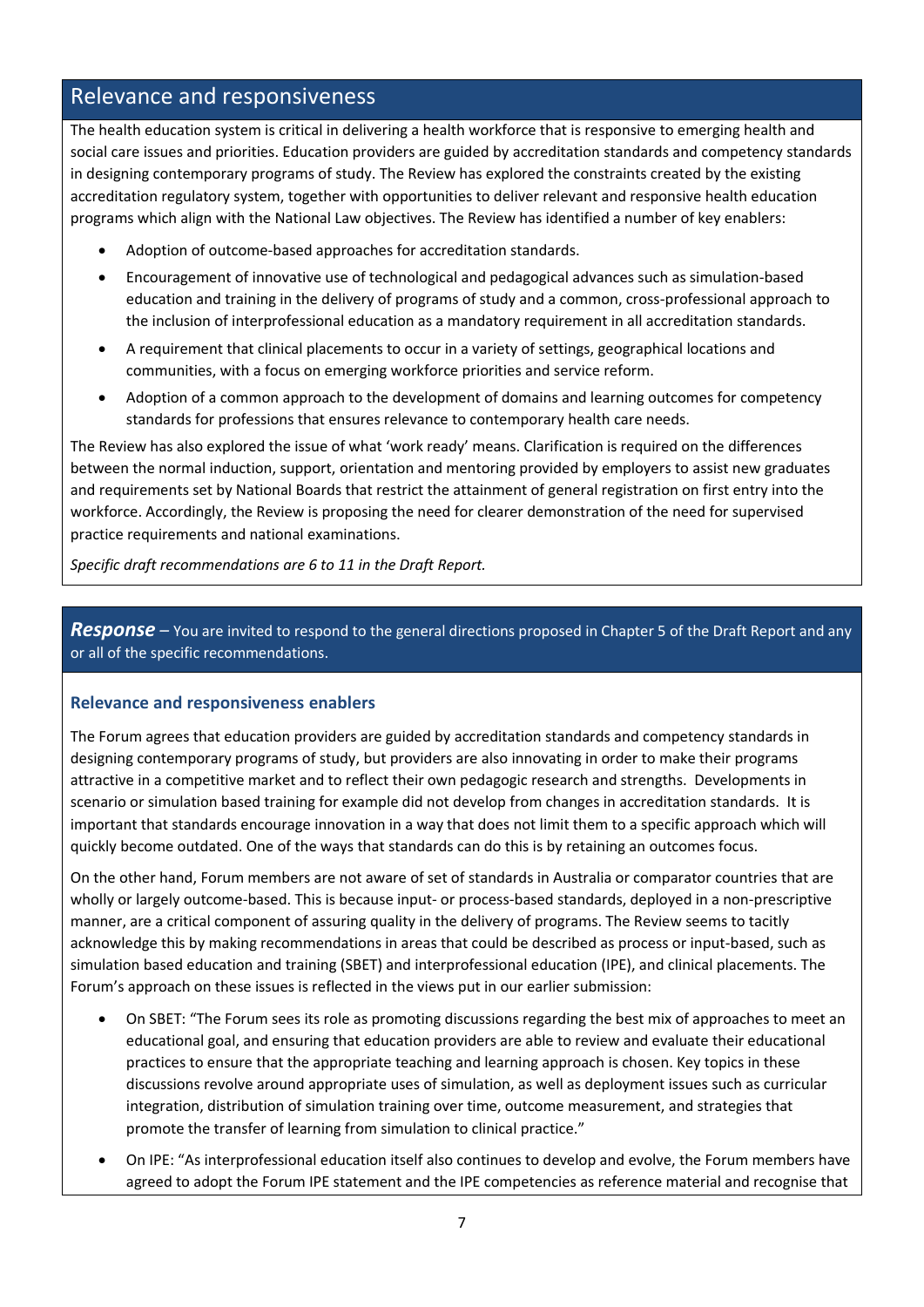*Response –* You are invited to respond to the general directions proposed in Chapter 5 of the Draft Report and any or all of the specific recommendations.

education providers will continue to review and develop IPE in their own learning outcomes, curriculum content, learning and teaching approaches and assessment methods."

 On clinical placements: "Education providers are not able to achieve these changes without agreement and support of healthcare facilities and community practitioners. Where there have been significant improvements in exposure to non-urban and non-acute clinical settings, this has been supported through other government policy initiatives and, crucially, funding. Accreditation can be an enabler of these changes, by setting appropriate accreditation standards that emphasise clinical teaching in a wide variety of settings and models of care."

In these areas the Forum sees its role as promoting discussions regarding the best mix of approaches to meet an educational goal. Mandatory requirements tend to lead to compliance responses, and miss the quality improvement dimension as a result. The Forum supports the Review's recommendations in these areas, but reiterates that the most useful way to raise these matters is to do so in a way that allows a discussion about how they support outcomes, and avoid where possible a narrow, prescriptive or mandatory approach.

# **Competency standards**

The Forum agrees with the Review that "accreditation standards and competency standards are inextricably linked" (p74), and considers that the logical way for competency standards to be managed is together with accreditation standards in wide consultation with regulators, educators and the profession. Accreditation authorities possess the right skills and knowledge for this task, given they develop accreditation standards. The two are linked: competency standards define the expectations of graduates (generally at a high level), accreditation standards link to these standards, often drawing out specific elements of the competency standards and by requiring programs to demonstrate how curriculum and assessment align with the competency standards. The accreditation authorities also have the right relationships to fulfil this task, including with the professions, with National Registration Boards, whose registration standards need to be taken into account in aligning education with workforce requirements and with education providers whose graduates need to meet these standards. This view is at variance with the Review's governance recommendations, where it is proposed that the two types of standards are split and governed by separate boards. With regard to other issues raised by the Review, the Forum reiterates its views from its earlier submission:

 "Where accreditation authorities are driving the development of competency frameworks, broad consultation takes place in line with procedures for development of accreditation standards. That said, the Forum considers that some efficiencies may flow from a shared understanding of what constitutes good practice in the particular case of competency standard development. For example, the AHPRA statement on development of accreditation standards could be revised to be appropriate for best practice in the development of competency frameworks."

# **Supervised practice**

Regarding the recommendation on supervised practice, as the Draft Report states, skill gaps from graduate to practitioner 'seem to primarily relate to functioning as a health professional within a system, rather than lacking specific clinical and technical skills' (p85). These skills are developed partly as a response to responsibility for patient welfare, and cannot be imparted fully in a program of study. Patient safety considerations also require that practitioners in high risk professions have an opportunity to learn them in a supervised environment before they have the opportunity to practice on their own. A number of studies have demonstrated the importance of supervised practice for these professions. For example, as recently as 2015 a Review of Medical Intern Training<sup>4</sup> found that "the concept of a general internship remains valid". It is difficult to see how a clearer demonstration could easily be achieved or what level of proof would be required, so the Forum questions this recommendation in its current form.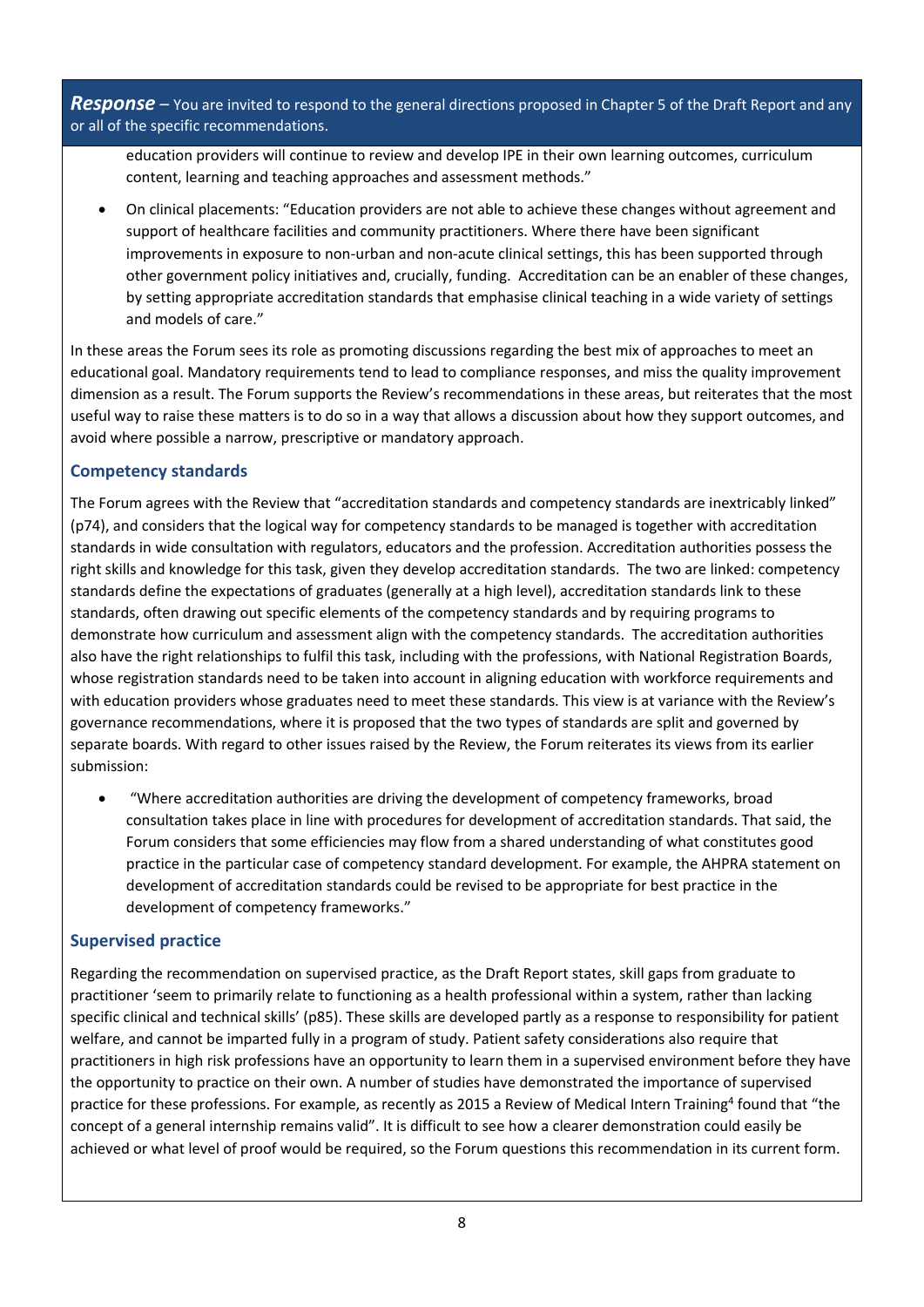*Response –* You are invited to respond to the general directions proposed in Chapter 5 of the Draft Report and any or all of the specific recommendations.

#### **Other measures of accreditation effectiveness**

The Draft Report states, "Consumers expect that the system produces competent and skilled graduates who are ready to work in new and evolving healthcare environments" (p68). Analysis is scarce, however, that might enable assessment of whether such essential measures of relevance and responsiveness are being met (i.e. whether the system is producing competent and skilled graduates). Data from national exams and benchmarking of exam results show that new health education programs are being added without lowering standards. Beyond graduation, preparedness for work in new and evolving environments is addressed through accreditation standards requiring a commitment to life-long learning, enquiry driven learning and teaching methods, so that graduates are prepared for change – a constant for health practitioners. Publicly available quality measures such as Quality Indicators for Learning and Teaching (QILT) also show consistency of quality of NRAS health profession education, as assessed by graduates. Although these outcomes are not just a function of accreditation, they are important evidence that the system is working, and the in the Forum's view the Draft Report would benefit from inclusion of these perspectives.

Another key dimension of relevance and responsiveness is the way accreditation has responded to the growth of international education relationships. Forum members expend significant effort in ensuring international recognition of accreditation because of its importance for recognition of Australian degrees in various markets. The growing internationalisation of health profession education is a key driver of accreditation standards and processes, and is not always consistent with the requirements of inter-professional standardisation.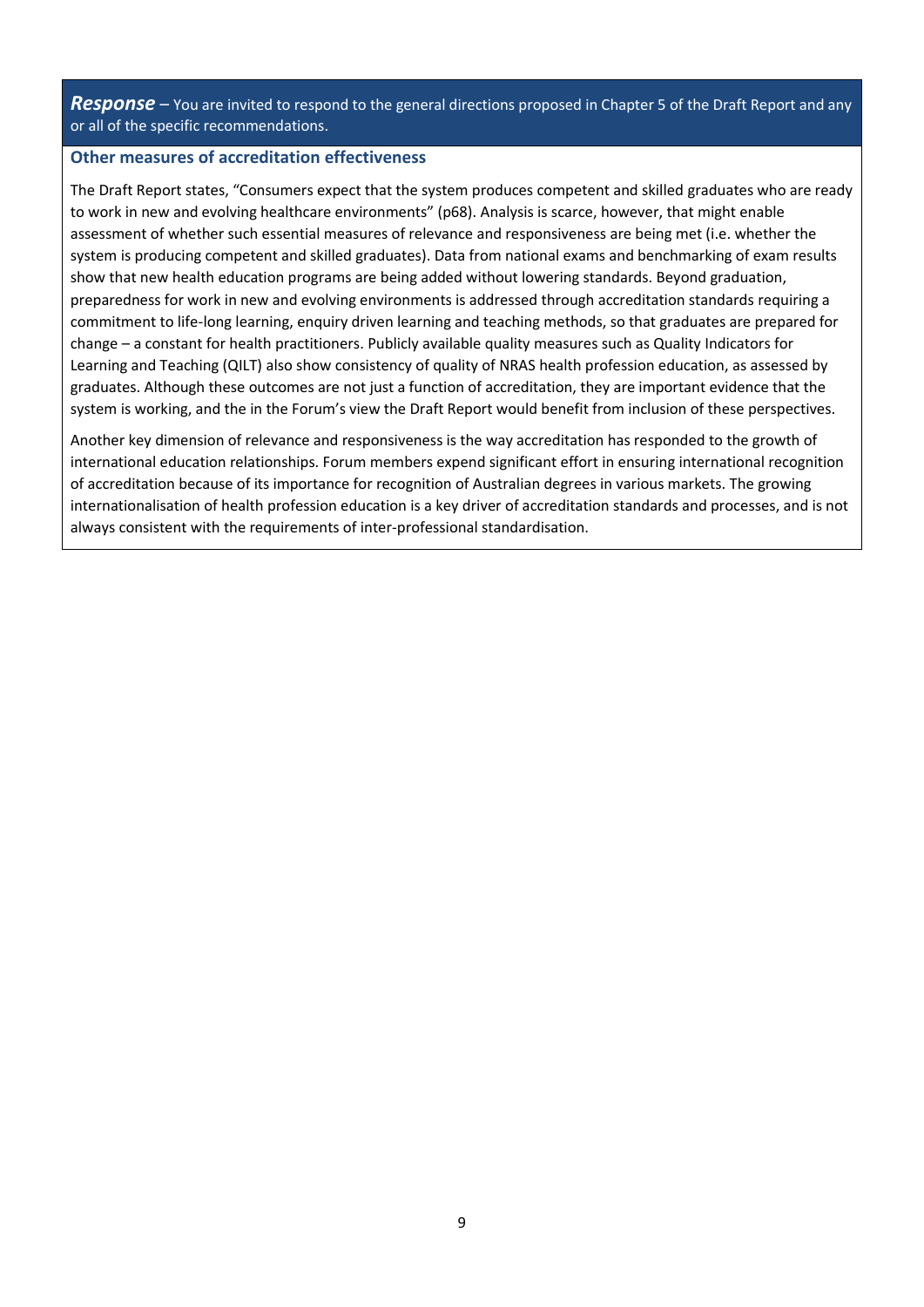# Reforming governance - the importance of consumers

The Review considers that there should be greater consumer involvement in accreditation functions to ensure a continued focus on patient centred care and to provide an important addition to professional input. However, effective participation requires clear identification of where such involvement would provide most value and consumers will require additional support and training if they are to be expected to participate as equal members. Consumer involvement (whether it be service users, students and/or employers) in governance committees and assessment processes should be considered where it is relevant, rather than as a matter of course across all functions. Nonetheless, it should be considered in the following areas:

- In the development of professional competency standards.
- In the design of education and training programs, including curricula.
- In the assessment of programs of study and education providers as appropriate.

The Review is also supportive of the AHPRA Community Reference Group and considers that its Terms of Reference should be expanded to include a consumer perspective on accreditation.

*Specific draft recommendations are 12 and 13 in the Draft Report.*

*Response –* You are invited to respond to the general directions proposed in Chapter 6 of the Draft Report and any or all of the specific recommendations.

The Forum agrees with the Review that consumer representation can produce a variety of benefits, including safeguarding the public interest by bringing in the views of people who have neither professional self-interest nor commercial links to the health‐care industry; contributing a user perspective or 'patient voice'. Consumers also bring additional skills into the mix, depending on their background for example, legal, financial, management or media. All accreditation authorities have health consumer and community input to their accreditation processes. Some accreditation authorities have included health consumers on boards of directors, committees or advisory groups, others on accreditation teams. Education providers expect consumers to be engaged in the design of education and training programs, including curricula. The Forum considers that the key is finding the point at which consumer representation can bring the greatest benefit for the specific profession and authority, and supports the recommendations of the Review regarding consumer participation in accreditation processes.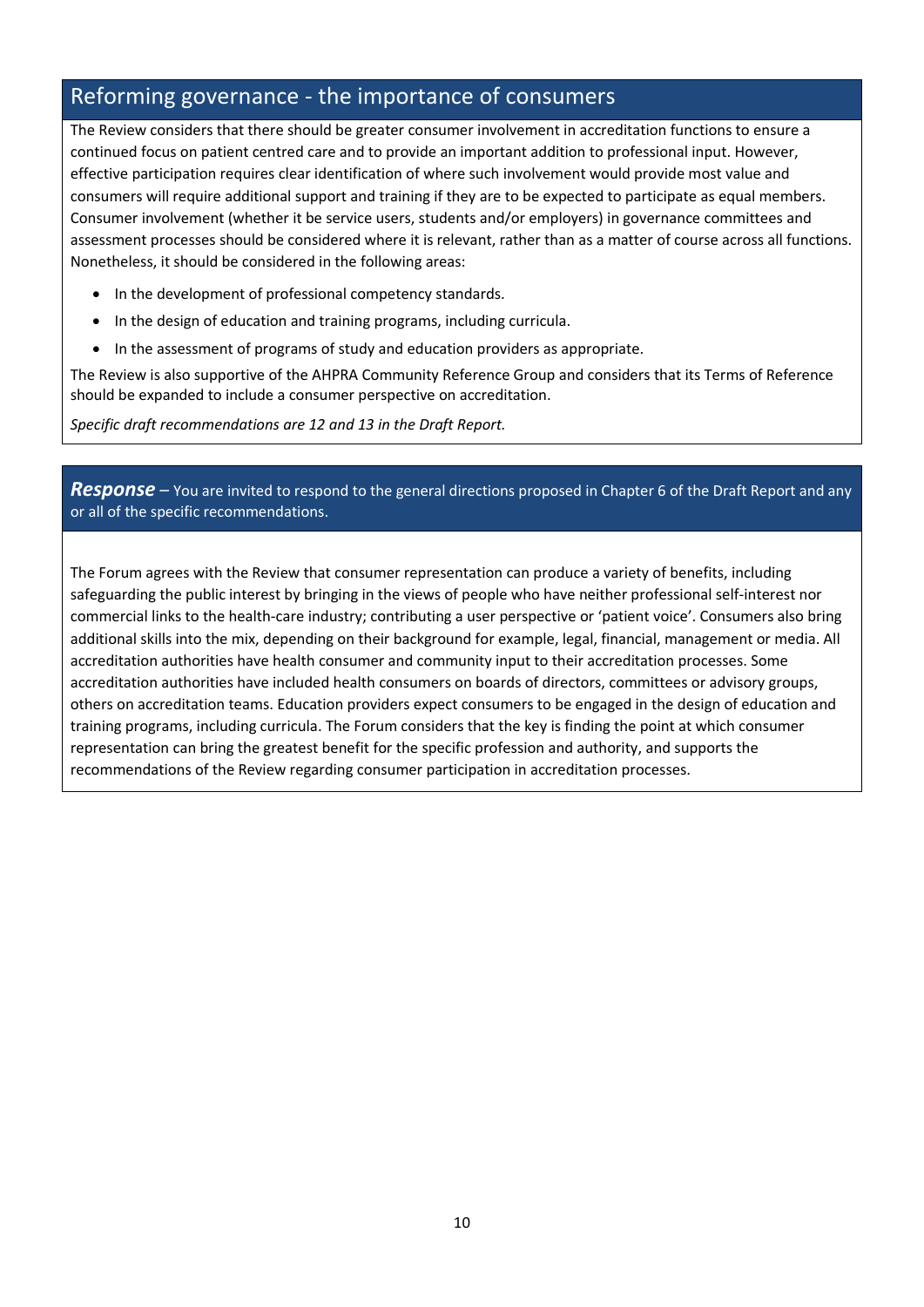# Reforming governance - the overarching model

The Review considers that the greatest constraint to reform of the accreditation system is its model of governance. The current arrangements are unable to provide an actively regulated and managed accreditation system that delivers on all of the objectives set out in the National Law. The Review has developed three options, all drawn from submissions and its own analysis and are evaluated in detail in the Draft Report.

### **Option 1 - Enhance an existing forum or liaison committee**

The first option explores streamlining the time-consuming and resource-intensive nature of the current governance arrangements through enhancing the role of an existing forum or liaison committee. A cross-professional advisory body could provide advice on common approaches to accreditation standards and processes, and develop reference and guidance documents to promote principles of consistency, efficiency and transparency. Submissions to the Discussion Paper suggested that the Health Professions Accreditation Collaborative Forum (HPACF) or the AHPRA Accreditation Liaison Group (ALG) could assume this more formalised role with membership expanded with additional representatives from consumers, education providers and jurisdictions.

### **Option 2 - Enhance the Agency Management Committee**

An option advanced in the Discussion Paper that could provide the desired integrative and determinative approach to accreditation was to expand the remit of the AHPRA Agency Management Committee (AManC). Very few submissions directly addressed this option, rather they either indicated support for another option or proposed a new one. Of those that did address the expanded AManC option, support was limited.

However, the AManC, in its supplementary submission, proposed a different role to that set out in the Discussion Paper and this has formed the basis for the configuration of the second option. The AManC proposed it could become responsible for *"…..developing strong and clear cross-professional requirements for good regulatory practice through new procedures for the development of capability and competency standards and enhancing the existing procedures*  for development of accreditation standards whilst respecting the profession specific standard setting function of *National Boards." (p2)*. Responsibilities and operations, as proposed by the AManC in its submission, could include:

- AManC, in consultation with each National Board, deciding which body will be assigned responsibility for the accreditation functions for each profession.
- AManC would create a standing committee to advise on approaches to approving programs of study, procedures for the review of accreditation arrangements, procedures for accreditation standards development and review, and procedures to support multi-profession approaches, including the development and use of professional capabilities. The committee would comprise representatives from accreditation authorities, National Boards, AHPRA and potentially other key stakeholders such as government and education providers.
- A program of study accredited by an accreditation authority being automatically deemed to be approved without the need for a decision by a National Board. A Board would retain the power to restrict a program's approval for registration, including imposing conditions on a program of study or on graduates' registration.

### **Option 3 – Establish integrated accreditation governance**

The third option is a governance model that separates the regulation of accreditation from that of registration and establishes a single national cross profession accreditation framework for health workforce education and training within the National Scheme. The option establishes a **Health Education Accreditation Board** with a secretariat drawn from AHPRA, to sit alongside the National Registration Boards with the following responsibilities.

- Assignment of Accreditation Committees.
- Determination of common cross-profession policies, guidelines and reporting requirements, including the fees and charges regime.
- Approval of accreditation standards across the professions that meet its policies and guidelines.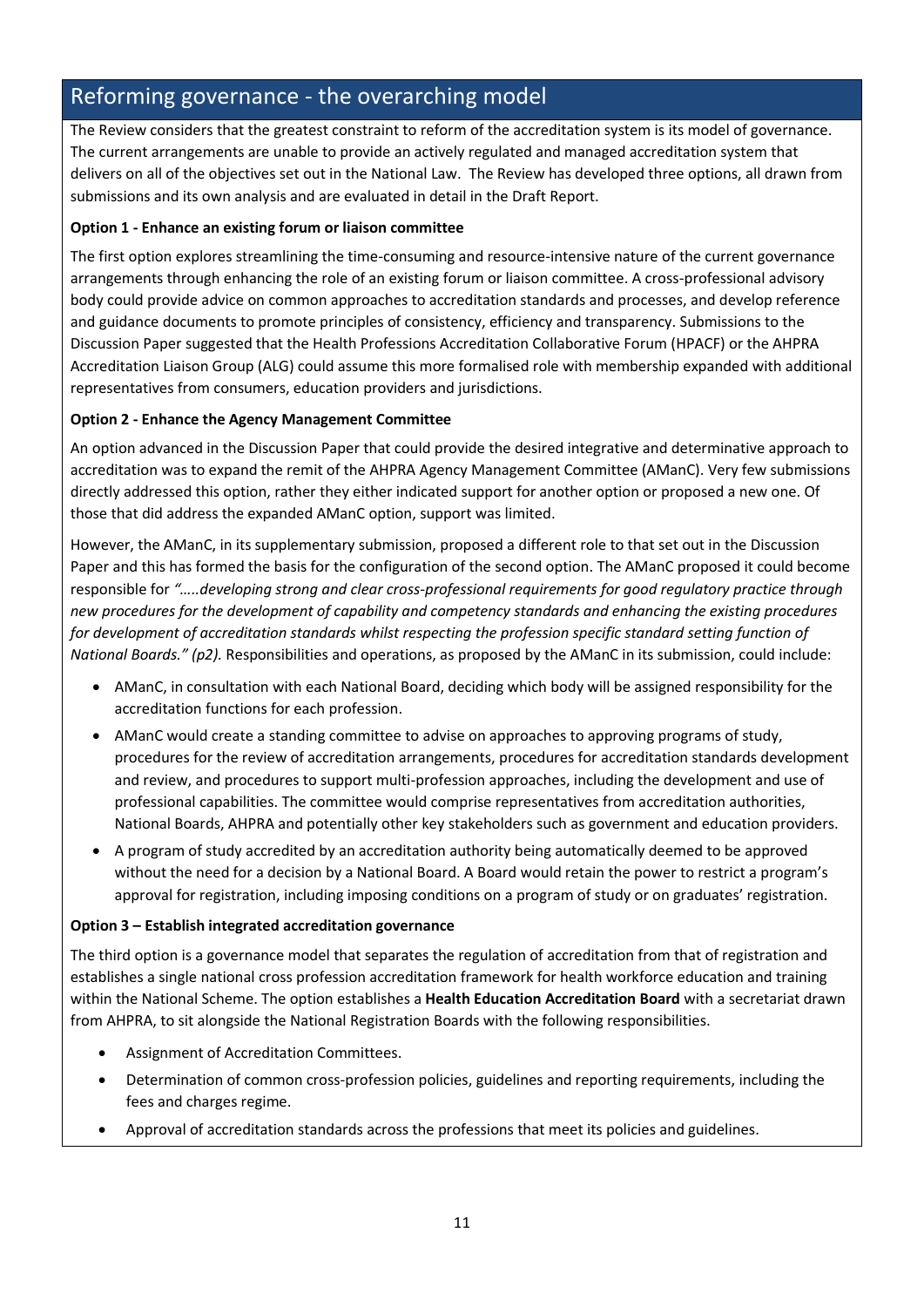Development and management of the relationships with TEQSA, ASQA and the Australian Commission on Safety and Quality in Health Care (ACSQHC), including agreements for the delineation of responsibilities between the respective accreditation systems and how they interact.

**Accreditation Committees** would be established and be responsible for the development of accreditation standards for approval by the Accreditation Board. Accreditation Committees would have independent responsibility for the assessment and approval of on-shore programs of study and education providers, authorities in other countries who conduct examinations for registration, programs of study in other countries and the qualifications of overseas health practitioners.

Accreditation Committees would be able to be appointed within external entities, provided that decisions made by a Committee under the National Law are autonomous from the hosting entity. The external entities (such as the current accreditation councils) must establish their Accreditation Committee operations in a manner that would enable the functions to be covered in the same manner as other National Scheme entities defined in the *Health Practitioner Regulation National Law Regulation 2010.* This should not relate to the general governance and operations of the external entity beyond normal contractual requirements. External entities should be permitted to have other commercial arrangements. A Committee could be responsible for accreditation functions of more than one registered health profession where the relevant Committees agree to merge.

Profession specific competency standards should be developed by **National (Registration) Boards** and recognised under the National Law in accordance with the legislative provisions established for development of registration standards and their approval by Ministerial Council. These standards are currently developed outside of the regulatory purview of the National Scheme and yet, via the accreditation standards, they have very significant influence on the education foundation of the workforce and ultimately on health service models. This reform should strengthen the National Registration Boards' trust in the accreditation standards and in the integrity of the accreditation system more generally.

*Specific draft recommendations are 14 to 25 in the Draft Report.*

*\* Note: As observed in the Draft Report, the NRAS Governance Review may be considering proposals for other changes that impact of the role of the AManC. It is possible that such changes could encompass it taking responsibility for some of the Ministerial Council's roles. Given this, if you wish, your response could also encompass the potential for the AManC undertaking the functions proposed for the Accreditation Board.* 

*Response –* You are invited to respond to the general directions proposed in Chapter 7 of the Draft Report and any or all of the specific recommendations (\*refer also to the Note in the above summary).

# **Health Education Accreditation Board proposal**

The proposal for a Health Education Accreditation Board ('Accreditation Board') revives a recommendation from the 2005 Productivity Commission report Australia's Health Workforce to "should establish a single statutory national accreditation board for health workforce education and training"<sup>5</sup>. However when it came time to pass legislation to create NRAS, the Government decided to integrate geographically (state based registration was integrated into a national scheme) but maintain professional alignment in registration and accreditation. In making this decision, the Government implicitly recognised that in many countries education, research, and delivery of services in health care are organised along professional lines.

By reviving the original Productivity Commission concept, the Review is proposing a significant departure from the structure that has been in place since 2010. The Review justifies this by arguing that a) major reform is necessary, and b) changes to governance will deliver the desired reform. The Forum has taken issue with the former assertion in the previous sections. The purpose of the following section is to assess the latter assertion by evaluating the effects of the Accreditation Board proposal on accountability, independence, accreditation effectiveness, and accreditation efficiency.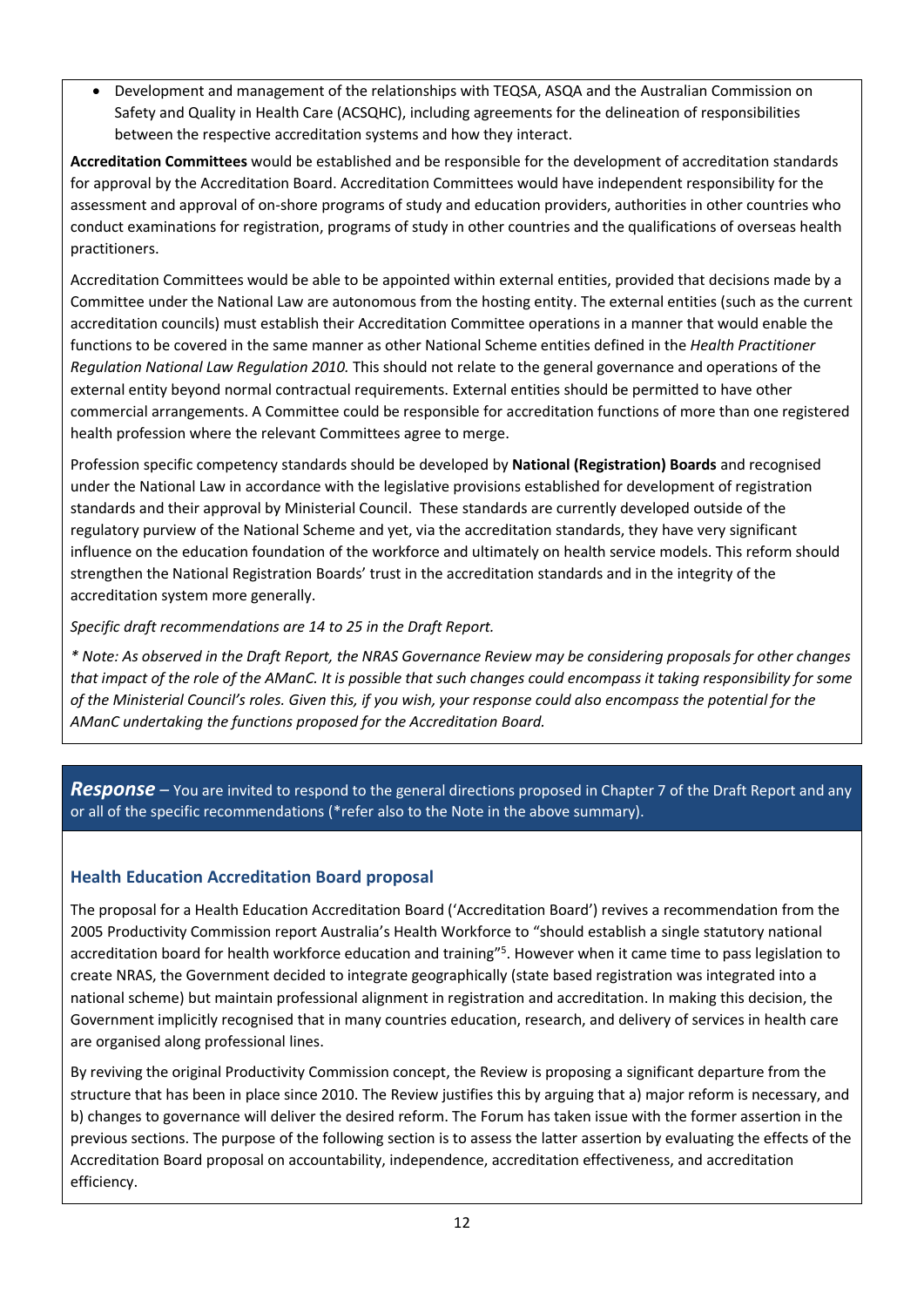#### **Accountability**

In the current system, governance of accreditation is concentrated in two entities: an accreditation authority that provides accreditation decisions and monitors programs, and a National Registration Board that carries out regulatory approvals. The regulatory relationship between the two entities maintains the nexus between accreditation (of health education programs) and registration (of the graduates who undertake those programs). The current system works well in general, albeit in some limited instances regulatory approvals have taken too long, or been held up at some stage after accreditation decisions have been reported by the accreditation authority.

The Review's proposal would entail a significant change to the regulatory process, with accreditation functions allocated across five entities within NRAS:

- 1. The Accreditation Board takes responsibility for accreditation standards and policy, integrated across professions
- 2. Accreditation Committees take responsibility for accreditation decisions within a professional accreditation domain, and report to the Accreditation Board
- 3. National Registration Boards take responsibility for competency frameworks
- 4. Accreditation authorities take responsibility for accreditation operations
- 5. AHPRA provides secretariat functions to the Accreditation Board

In the proposed system, accountability is weakened by the large number of entities involved. Both National Registration Boards and the Accreditation Board have responsibility for accreditation issues, splitting accreditation accountability at the board level. The linkage between accreditation and registration has been weakened. Part of the problem lies in the hybrid nature of the Accreditation Board proposal, with horizontal integration of the accreditation function while registration functions retain their original alignment. Hybrid management structures are generally acknowledged to complicate accountability.

### **Independence**

The Draft Report states that, "It is important that accreditation decisions in relation to standards, policies and individual assessments are protected from the risk of stakeholder capture and that those decisions are made in an objective manner in the public interest." (p106) It also bolsters the case for government involvement by citing the need for government stewardship (p103), the need to mitigate professional 'monopolies' (p102), that independence from government is relative (p102), and so on. According to the Review, the implicit solution to the perceived problem of undue stakeholder influence is to expand government oversight through the creation of an Accreditation Board that reports to the Council of Ministers and is held accountable through a number of regulatory guidelines. The Forum however questions the assertion of inappropriate stakeholder influence in NRAS, for which the Review does not provide examples or evidence. Accreditation authorities are governed by laws and regulations which specifically require them to act in good faith; not to misuse their position; and to disclose perceived or actual material conflicts of interest. In the Forum's experience these laws, and similar principles developed by accreditation authorities themselves, are scrupulously observed in governing boards, committees and by staff involved in accreditation.

The Forum also questions whether the expansion of government influence in NRAS as proposed by the reviewer is the most efficient way for Ministers to achieve their desired health policy objectives. The Draft Report quotes the Council of the Organisation for Economic Co-operation and Development (OECD) on the importance of independent regulatory agencies "where there is a need to be seen as independent, to maintain public confidence in the objectivity and impartiality of decisions" (p110). The Forum considers that one of the strengths of NRAS is the separation of policy and regulation, which enables National Registration Boards and accreditation authorities to concentrate on maintaining standards, leaving the policy focus for jurisdictions. The current contracts with accreditation entities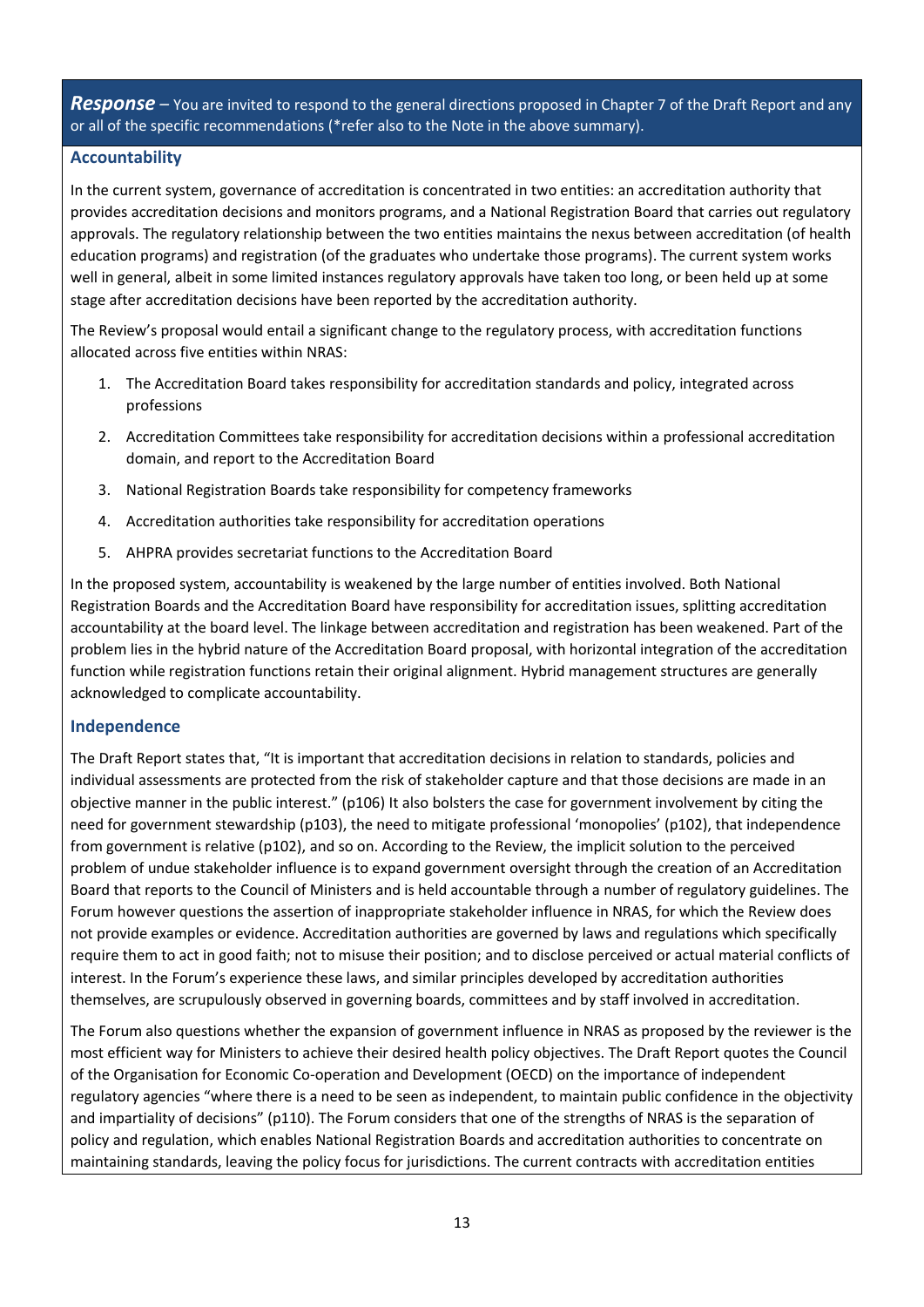provide a lower regulatory-cost mechanism for ensuring the implementation of government policies than the reviewer's proposed model.

## **Accreditation effectiveness**

In the Forum's view, the NRAS has provided a governance environment that enables accreditation authorities to focus on their core businesses of accreditation and assessment of overseas practitioners, and make the best use of their core competences in the areas of accreditation and assessment processes, knowledge management and facilitation of talent networks. At the heart of this governance environment is the peer review model of accreditation. The recently published PhillipsPKA report "Professional Accreditation, Mapping the territory" affirms the views of Australian stakeholders as to the value of peer review as a key component of accreditation. "In general, professional accreditation is valued by all stakeholders. Most accreditors and education providers stress the value of accreditation as a stimulus to self and peer review, a benchmarking process and an opportunity for continuing quality assurance and improvement"<sup>6</sup>.

The peer-review model has a number of advantages over more compliance-focused models, including a high degree of acceptance by education providers, low cost due to the goodwill of well qualified personnel (whose accreditation remuneration does not cover lost income in most cases), and subject matter expertise. To work at its best, the model requires good training of the "peers" who contribute to the accreditation process, clear guidelines for their work, and checks and balances to ensure appropriate decision making.. By and large though it has delivered important benefits, including:

- A responsive system which has scaled up with numbers of graduates, and enabled rapid growth in international education, as well as responding to the need for interprofessional education and increased Indigenous participation in the health workforce
- A system with the right degree of specialisation to keep pace with technological change and to deliver competitive graduates for today's increasingly specialised and global labour markets
- A system that has supported diversity and innovation in educational practice while upholding standards
- A system that allows sharing between peers with spin off benefits in terms of development of collaborative relationships across the sector

Assessing the accreditation effectiveness of the proposed Accreditation Board is difficult, as it would depend on many unspecified factors such as composition of boards and committees and workplace culture. The Forum suspects that Accreditation Board-led accreditation would be more political, less expert, and on the limited overseas experience, possibly more 'lowest common denominator' than the current model. It might be, as the Review implies, more able to deliver outcomes in cross-professional areas. However, the hard evidence for the Board is lacking. The Health and Care Professions Council (HCPC), a UK accreditation regulator of covering 16 health and care professions in the United Kingdom provides a basis of comparison. The analogy is limited for a number of reasons, in that the HCPC a) does not cover most the professions regulated separately under NRAS including the high risk professions of medicine, nursing, pharmacy and dentistry, and b) is responsible for operations as well as governance (i.e. it includes the equivalents of the Accreditation Board, accreditation committees, National Registration Boards, accreditation authorities and AHPRA in one organisation).

Despite the differences, the lack of alternatives makes the HCPC model worth discussing, and in the Forum's view it has an unclear track record on accreditation. Australia and New Zealand Podiatry Accreditation Council (ANZPAC) observers on a HCPC monitoring visit considered it to be "a tick box exercise, rather than an assessment designed to improve quality and assess strengths and weaknesses" (p51). The Draft Report's reply was, "These observations highlight the importance of a robust, thorough and consistent assessment methodology and the need to ensure accreditation is strongly underpinned by a quality assurance philosophy". However the Forum considers the real problem is not one of methodology or philosophy, but of governance. It is important to note that the objectives of the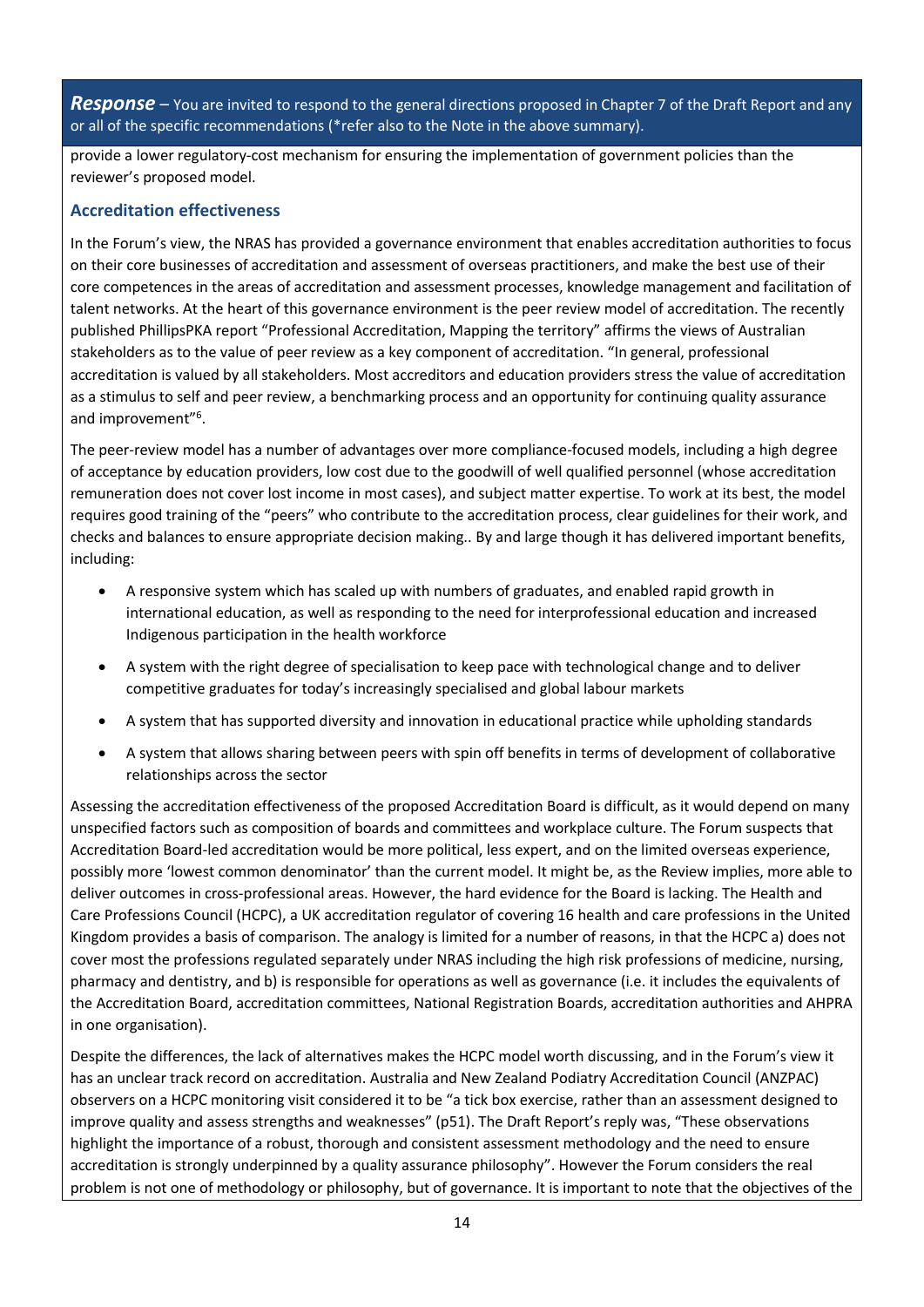National Law make quality improvement not just quality assurance a key objective of the Scheme. The HCPC governance model is simply not consistent with the peer review and quality improvement objectives of NRAS accreditation. Furthermore, the lack of international comparisons is itself telling. Other comparable countries have not implemented similar systems, and the dearth of comparisons increases the risk associated with moving to an untested model.

## **Accreditation efficiency**

The Draft Report suggests that the likely cost of the Accreditation Board would be \$430,000. Yet we know from AHPRA documents including annual reports, reports of external accounting consultants and FOI requests that the board and committee sitting fees and other direct board costs amount on average to \$1.5 million per board. To be consistent with AHPRA management accounting conventions, to this number we must also add an allocation of overhead. The precise amount required is not known. AHPRA has allocated around \$1M of overhead on average to the Boards with a low volume of notifications (<100 p.a.) in recent years, so it is unlikely that the additional costs of the Board will total less than the sum of these two amounts, namely \$2.5M per annum. This represents a substantial increase on the current cost base for accreditation. These costs cannot simply be transferred from existing AHPRA overhead, because a large number of new functions are being proposed for the Accreditation Board to oversee, and under management accounting principles, these new functions must be allocated an appropriate share of overhead. How these functions would sit with the existing "accreditation" work of AHPRA is not known, since the costs of this work and what it entails is not publicly available information.

### **Summary and recommendation**

In summary, the NRAS accreditation system has now been operating successfully for seven years with a strong track record of standards management and accreditation review. Inter-professional consultation and coordination mechanisms have been set up through the Forum and the ALG (which are capable although under-resourced). A robust set of performance monitoring and change management mechanisms for accreditation authorities are in place in the form of the Quality Framework, accreditation authority contracts, and the legal framework governing the sector.

The Forum considers that the proper functioning of this system is put at risk by some of the recommendations of the Review, particularly a significant and new governance body. The magnitude of the governance shift represented by the Accreditation Board proposal is not commensurate with the magnitude of the actual issues which need to be improved in the accreditation system, nor is it convincingly demonstrated that the preferred governance proposal would actually address those issues. When the Review's reform objectives are considered apart from the governance recommendations of the Draft Report, the Forum considers that these can be achieved more effectively and at significantly less cost by:

- a committee to oversight interprofessional issues with representation from national boards, accreditation authorities, and AHPRA, as well as consumer representatives and education providers
- a group such as the Forum to coordinate interprofessional work, but with proper funding
- more robust performance requirements in current contracts with accreditation authorities
- Ministerial endorsement of selected non-governance recommendations in the Draft Report, and
- clearer government direction on accreditation and workforce matters, also recommended in the Draft Report

Clearly, thought needs to be given to the terms of reference and the powers granted to the group mentioned in the first dot point above. As a start, the Forum recommends that the group could publish an annual report of the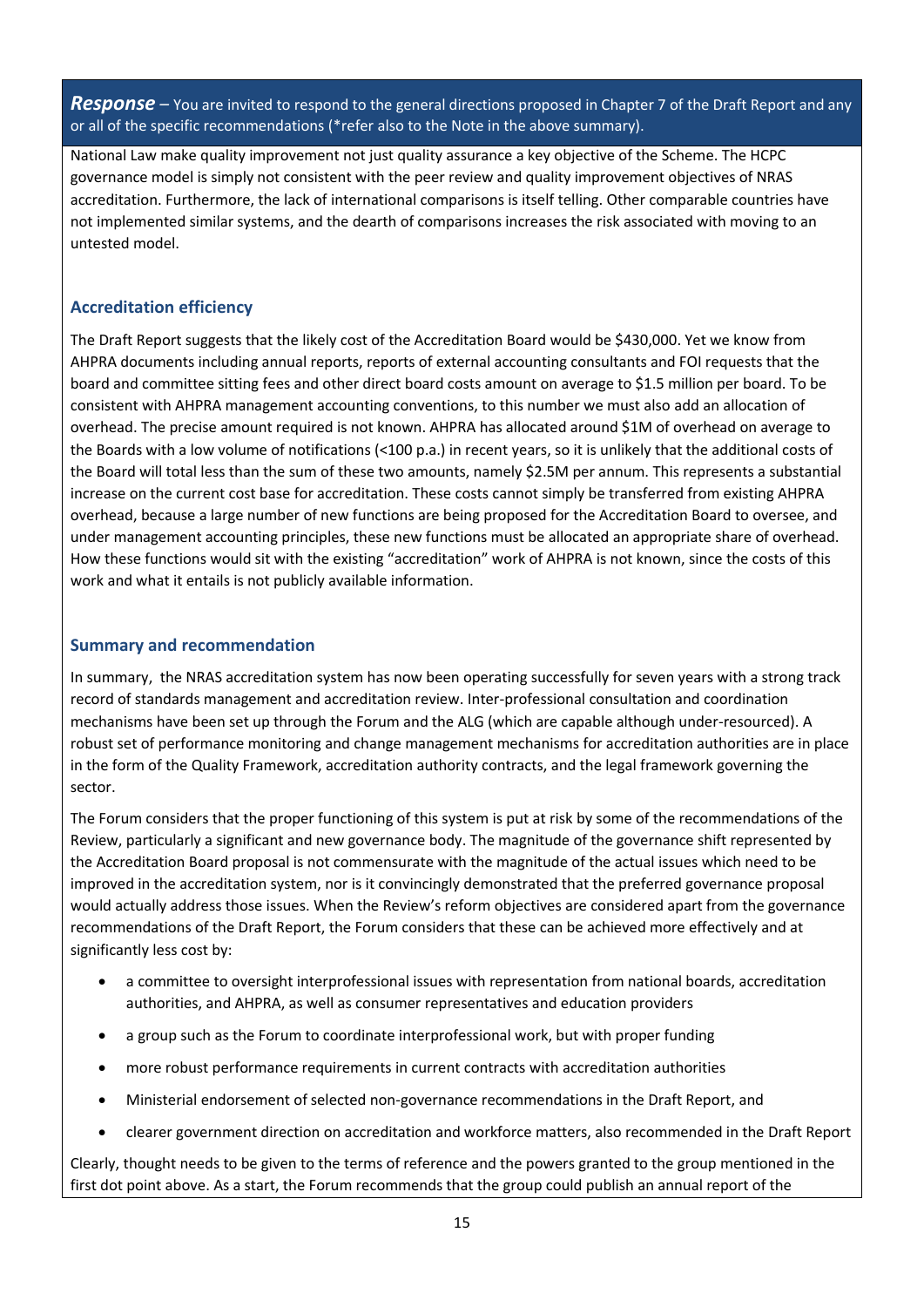activities and costs of NRAS accreditation, to provide a transparent and authoritative basis for evaluating the performance of NRAS accreditation. This should include performance information relating to National Registration Board and AHPRA accreditation involvement and approval of programs that have been through an accreditation process and accreditation standards, in order to provide an end-to-end view of the regulatory process. The group could also report progress in areas requiring cross-profession coordination and of policy significance, such as progress towards consistency in process and standards, and promotion of interprofessional education.

The Forum's proposal needs to be tested further with stakeholders, but it performs reasonably well in terms of the dimensions of accountability, independence, effectiveness and efficiency:

- It leaves the current accountability mechanisms intact by not spreading accreditation functions over a large number of entities, but increases accountability for all entities with accreditation related roles, not just the accreditation authorities
- It preserves accreditation independence with a right-touch solution that doesn't introduce unnecessary government oversight of non-policy areas
- It increases accreditation effectiveness by improving interprofessional coordination and drives performance by creating greater transparency in reporting of accreditation costs and activities
- It maintains the current efficient mechanisms without adding a costly additional statutory body

By designing appropriate governance mechanisms, the Forum believes that health accreditation can address the reform objectives of the Review, but do so without jeopardising an efficient and fit for purpose health accreditation function.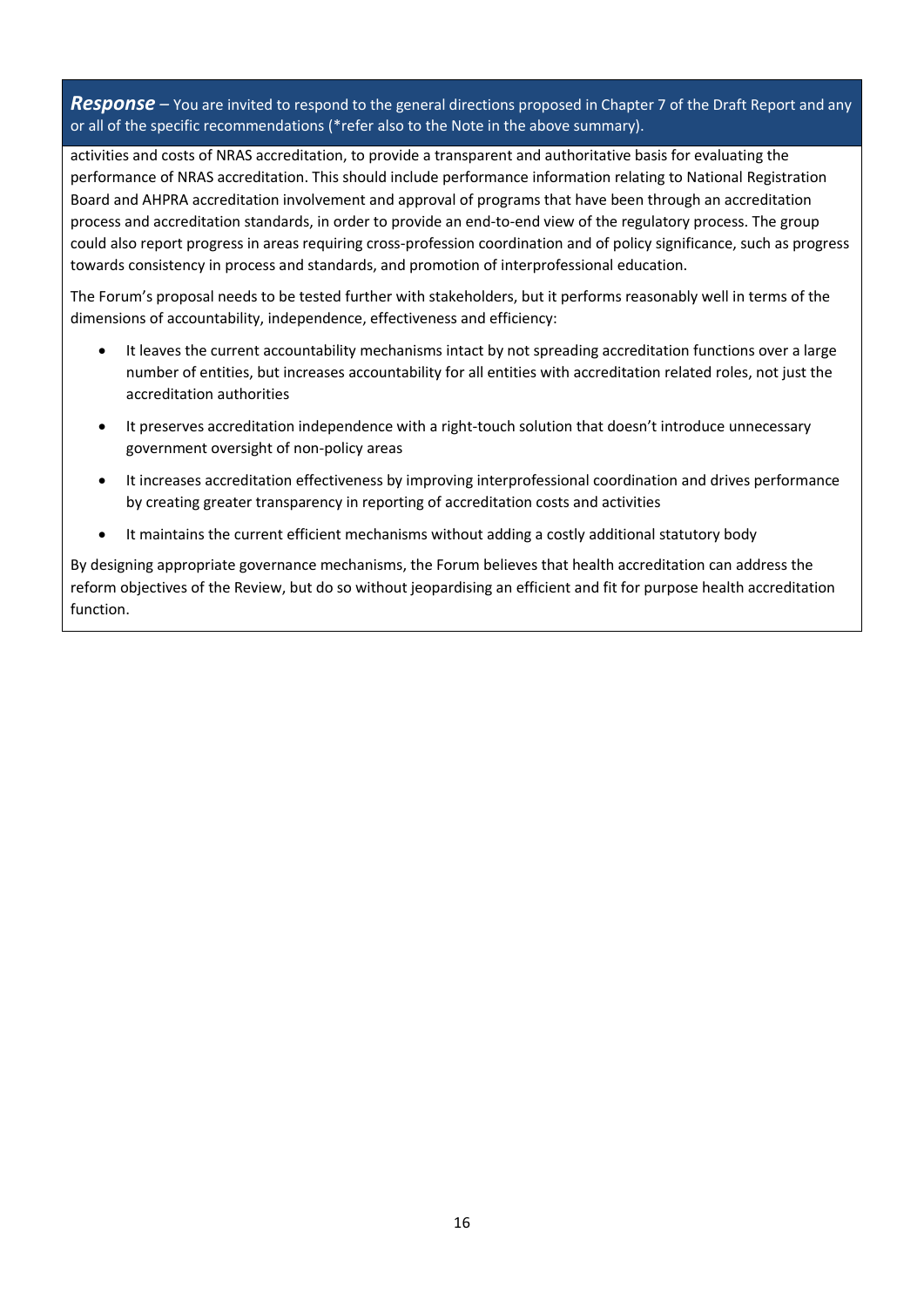# Reforming governance - the inclusion of non-registered professions

The opportunity to consider unregistered professions in the overall reform of accreditation of health education under the National Scheme was raised in a number of submissions. Unregistered professions operate outside of the National Scheme.

Amendment of the National Law is proposed to allow unregistered health and social care professions to apply to access the skills and expertise of the Accreditation Board and operate their accreditation activities under the umbrella of the Accreditation Board, subject to specified conditions and in a manner that would have no implications for the registration of those profession. All applications for registration would continue to be dealt with through established Ministerial Council processes and in accordance with the COAG agreed criteria.

*Specific draft recommendation is 26 in the Draft Report.*

# *Response –* You are invited to respond to the general directions proposed in Chapter 7 of the Draft Report and any or all of the specific recommendations.

Given the Forum's view on governance recommendations and the proposed Health Education Accreditation Board, the Forum is not able to support this recommendation in its current form. However since its creation, the Forum has been dedicated to facilitating the exchange of skills and expertise. The Forum recently held discussions with members of the National Alliance of Self Regulating Health Professions (NASRHP) on how the two groups might best work together in areas of mutual interest. It should be noted that the Forum's work in this area is not resourced, and the development of additional collaborations, training or other material is limited by this.

The Forum is interested in further developing links that would foster such exchanges (due to the timing of the Accreditation Systems Review, a decision on this was delayed until the Review was completed). The objective would be to deliver tangible benefits in the areas of improved systems and processes, enhanced governance practices and efficiency improvements. The funding of such a program would be at the mutual agreement of Forum members and the unregistered profession participants.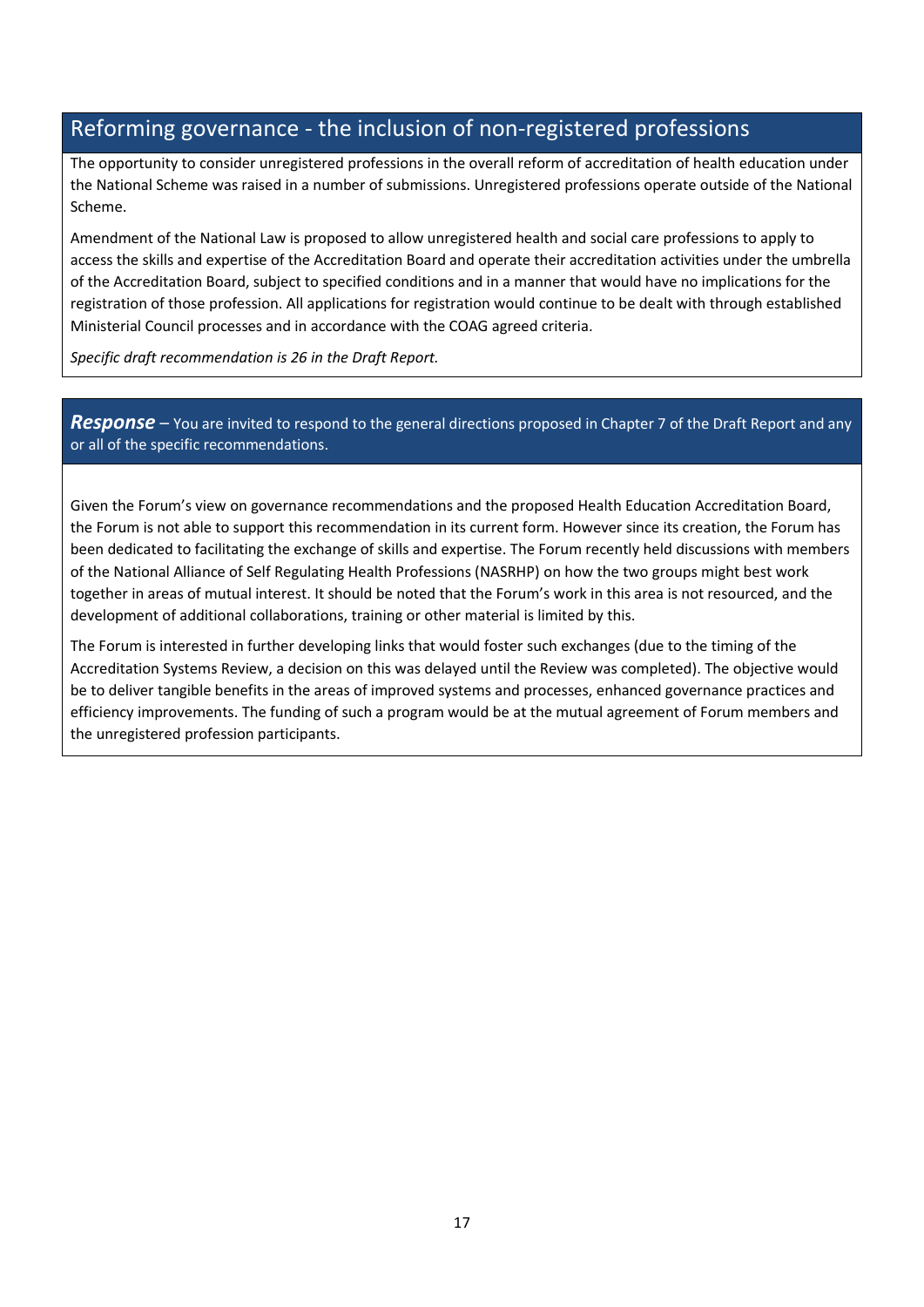# Assessment of overseas trained practitioners

For overseas trained health practitioners seeking to practice in Australia, accreditation, registration, and skills assessments are part of a broader process that requires engagement with numerous organisations responsible for immigration, state and territory governments, recruitment agencies National Boards, the Australian Health Practitioner Regulation Agency (AHPRA) and potential employers. The Review has focused on decisions, processes and governance relating to functional assignment, monitoring and reporting across the variety of arrangements for the assessment of overseas practitioners. Proposals are:

- AHPRA should lead the development of a whole of National Scheme approach to the assessment of overseas trained practitioners for skilled migration and professional registration and a more consistent approach towards the assessment of overseas trained practitioners and competent authorities.
- The Accreditation Board should lead the development of a more consistent approach to the assessment of overseas trained practitioners and competent authorities and pursue opportunities to pool administrative resources.
- The Accreditation Board, in collaboration with National Boards, Accreditation Committees and specialist colleges, should develop a consistent and transparent approach for setting assessments of qualification comparability and additional supervised practice requirements for overseas trained practitioners, with the latter being aligned with Australian trained practitioner requirements.
- Specialist colleges, in relation to the assessment of overseas trained practitioners, should have their decisions subject to the same requirements as all other decisions made by the entities specified under the *Health Practitioner Regulation National Law Regulation 2010.*
- The Australian Medical Council should undertake all monitoring and reporting on specialist medical colleges in relation to the assessment of overseas trained practitioners.
- Specialist medical colleges should ensure that the two pathways to specialist registration (passing the requirements for the approved qualification or being awarded a fellowship) are documented, available and published on college websites and the information is made available to all prospective candidates

*Specific draft recommendations are 27 to 32 in the Draft Report.*

### *Response* – You are invited to respond to the general directions proposed in Chapter 8 of the Draft Report and any or all of the specific recommendations.

The Forum supports AHPRA leading a consultation process focused on alignment of skilled migration and professional registration for overseas trained practitioners (OTPs), but this should not imply a further expanded role for AHPRA in this area beyond that consultation process.

With regard to greater consistency among professions in OTP assessment processes, the Forum's view, put in our earlier submission, was that given the wide diversity of settings, treatment modalities, specific skills and levels of risk, consistency of assessment process is unlikely to be achievable. However there may be opportunities to share best practice and increase transparency in assessment processes, which the Forum would support.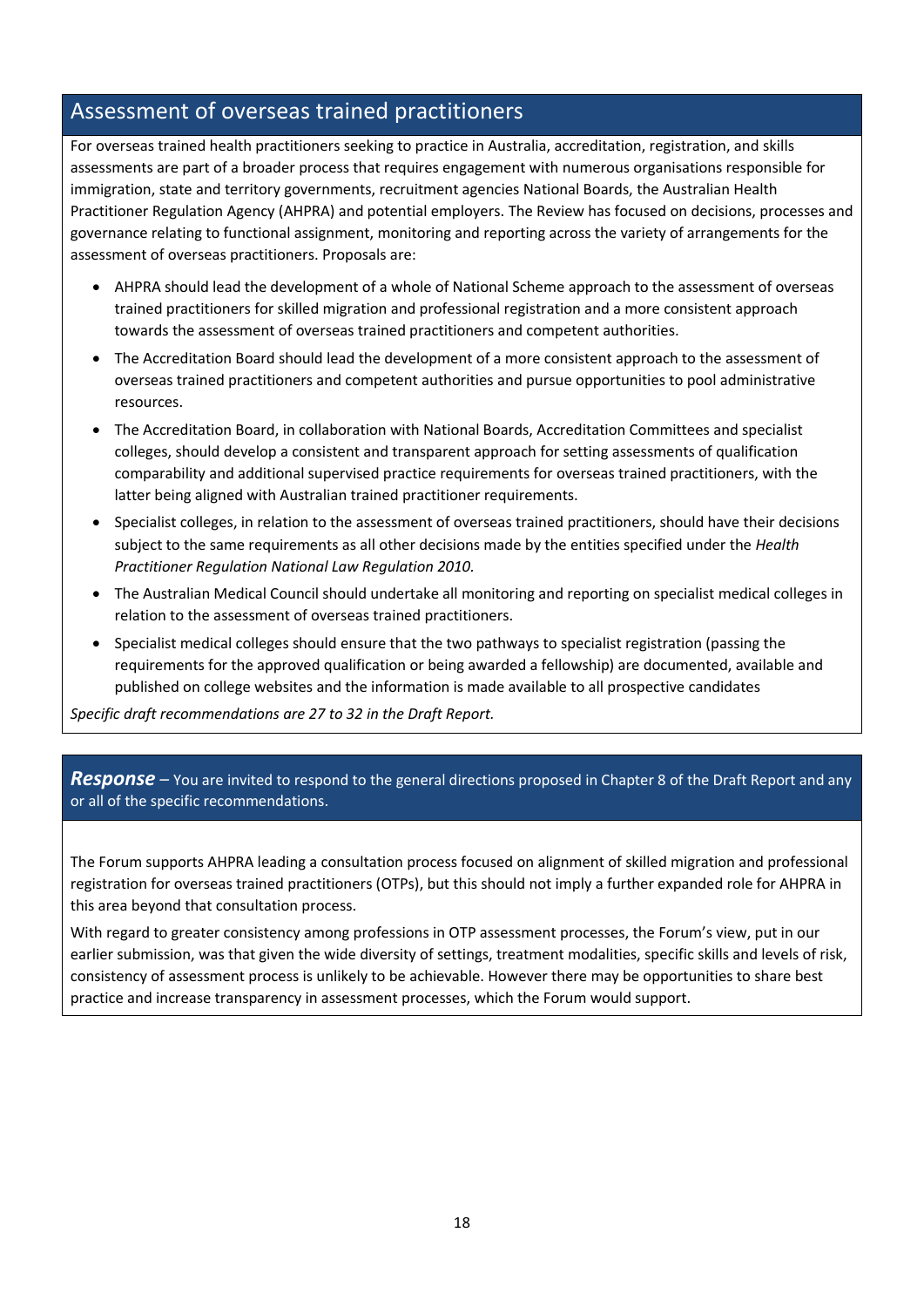# Other governance matters, including grievances and appeals

The Review is proposing the appointment of the National Health Practitioner Ombudsman and Privacy Commissioner (NHPOPC) to review any decisions made by the following entities specified under the *Health Practitioner Regulation National Law Regulation 2010*:

- Accreditation Committees in relation to programs of study and education providers of those programs.
- Postgraduate medical councils and specialist colleges (medical, dental and podiatric) in relation to the accreditation of training posts/sites.
- Any designated entity exercising an accreditation function regarding an assessment of the qualifications of an overseas practitioner.

Given the number and variety of entities, it is proposed that the National Health Practitioner Ombudsman and Privacy Commissioner should progressively review those entities' grievances and appeals processes, with the view to making recommendations for improvement by each entity where it is considered those processes are deficient.

*Specific draft recommendations are 33 to 35 in the Draft Report.*

*Response –* You are invited to respond to the general directions proposed in Chapter 8 of the Draft Report and any or all of the specific recommendations.

In our earlier submission the Forum wrote:

- "The Quality Framework for Accreditation has requirements about managing complaints about our work, and accreditation authorities have to report to AHPRA and National Boards regarding the complaints. All accreditation authorities have processes that allow for feedback on accreditation assessments and escalation of unresolved issues.
- Regarding the issue of a channel outside the accreditation authorities for unresolved complaints and grievances, the Forum could potentially offer a channel external to any one provider, depending of course on the scope of the complaint.
- The Forum is unclear about the extent of a "perceived need" for an external grievance handling body. Those accreditation authorities which have dealt with major complaints by education providers indicate that they have set up independent processes to address the complaint."

The majority of complaints received by the National Health Practitioner Ombudsman and Privacy Commissioner concern the administrative actions of AHPRA and the 14 National Health Practitioner Boards in relation to notifications about the health, conduct or performance of registered health practitioners. Some complaints are also received from health practitioners in relation to their registration, privacy and handling of FOI requests. The Forum questions whether it makes sense, in terms of regulatory efficiency, to add another type of complaint from educational institutions for the NHPOPC to handle in the absence of a clear and demonstrated problem with the existing mechanisms. On this basis the Forum also questions the need for a NHPOPC review of grievances and appeals processes. It would seem to be a costly and potentially time-consuming procedure for a system that has not been found to have problems in the past.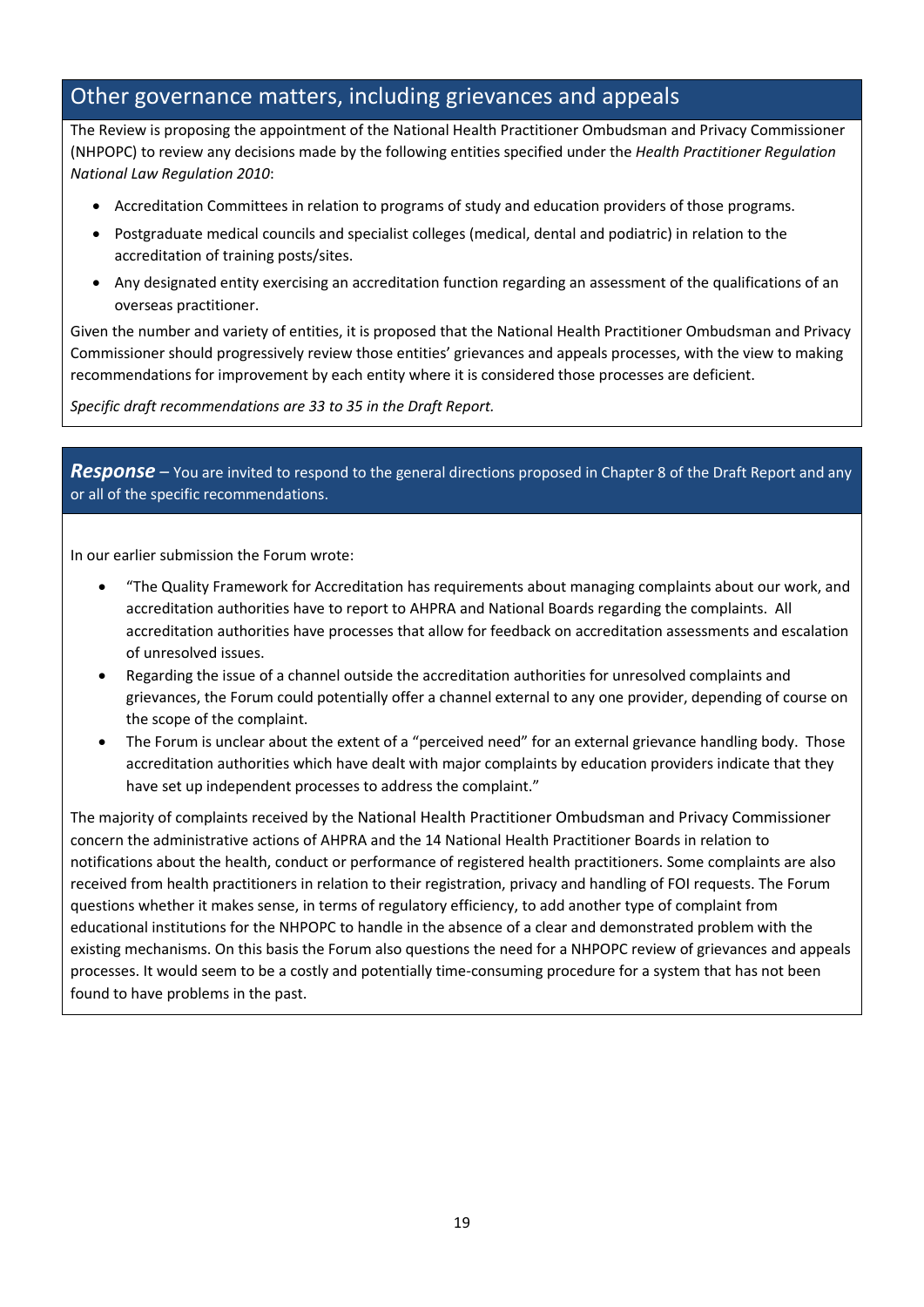# Setting national reform priorities

A key issue identified by the Review is the paucity of guidance to the governance bodies in the National Scheme on health workforce and system priorities. Consistent and regular policy guidance should be provided by governments and then acted upon by the National Scheme as a whole. This needs to be integrated into overall national reform processes and directions, given that workforce responsiveness is a critical enabler. The Review is proposing the COAG Health Council oversight a policy review process to identify health workforce directions and reforms that:

- Aim to align workforce requirements with broader health and social care policies.
- Engage health professions, consumers, private and not-for-profit health service providers, educators and regulators.
- Is approached in a formal manner in a regular cycle to ensure currency and continuous improvement.

The Review is also proposing that the COAG Health Council (as the Australian Health Workforce Ministerial Council) should then periodically deliver a Statement of Expectations to AHPRA, the AManC, National Registration Boards and the Accreditation Board that encompasses:

- National health workforce reform directions, including policies and objectives relevant to entities.
- Expectations about the role and responsibilities of National Scheme entities, the priorities expected to be observed in conducting operations and their relationships with governments.
- Expectations of regulator performance, improvement, transparency and accountability.

Finally, the Review is proposing the Australian Health Ministers' Advisory Council should work with AHPRA and other entities within the National Scheme to develop a set of clear, consistent and holistic performance indicators that respond to the Statement of Expectations.

*Specific draft recommendations are 36 to 38 in the Draft Report.*

*Response –* You are invited to respond to the general directions proposed in Chapter 8 of the Draft Report and any or all of the specific recommendations.

The Forum appreciates the Review's decision to consider the policy context for NRAS accreditation and provide recommendations regarding a policy review process and articulation of Ministerial expectations with regard to the accreditation sector, and the Forum supports these recommendations.